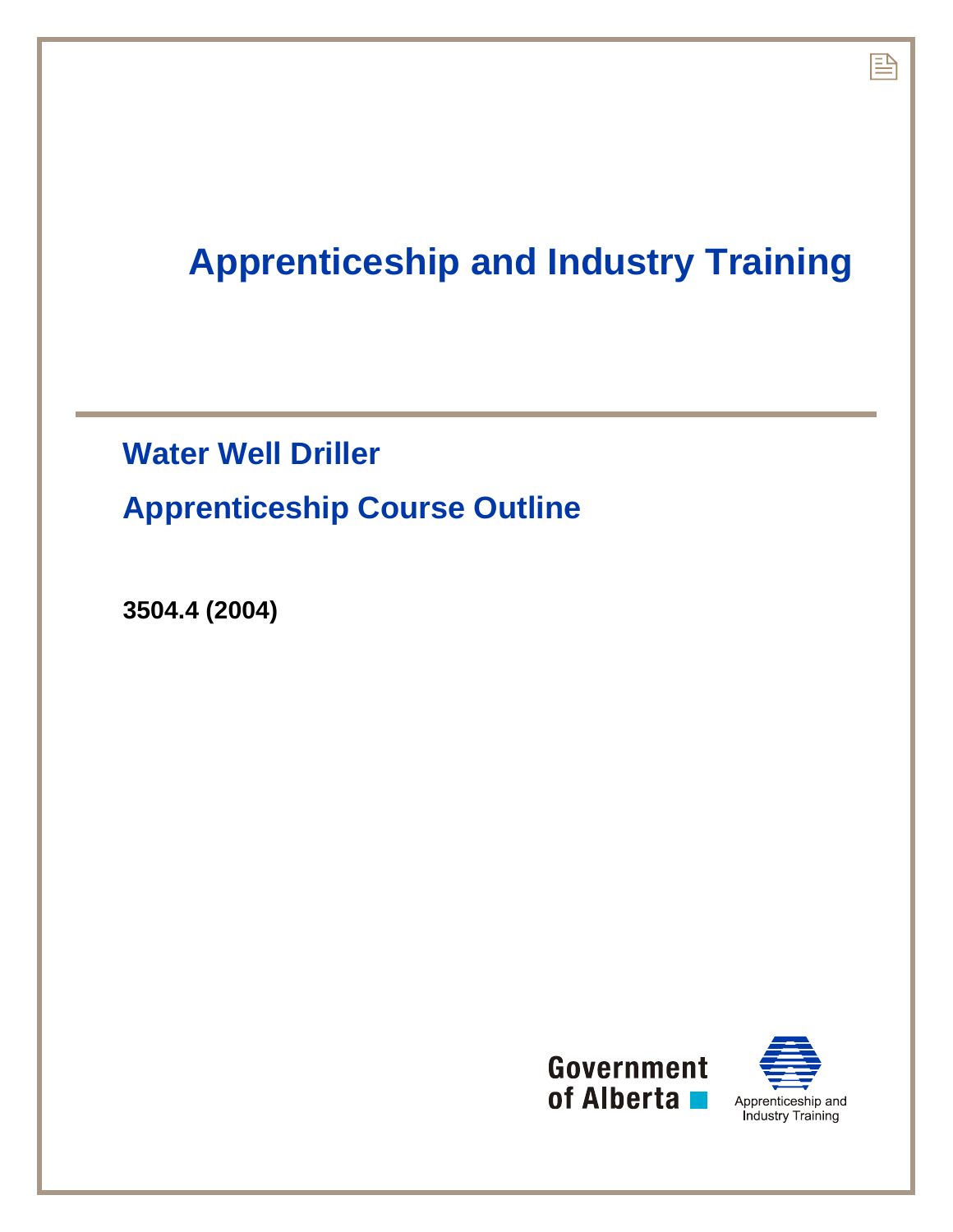## ALL RIGHTS RESERVED:

2004, Her Majesty the Queen in right of the Province of Alberta, as represented by the Minister of Advanced Education, 10th floor, Commerce Place, Edmonton, Alberta, Canada, T5J 4L5. All rights reserved. No part of this material may be reproduced in any form or by any means, without the prior written consent of the Minister of Advanced Education.

Care has been taken to acknowledge all sources and references in these materials. If there are any inadvertent omissions, please contact Alberta Advanced Education, 10th floor, Commerce Place, Edmonton, Alberta, Canada, T5J 4L5. Revised 2005. Revised 2007. Revised 2011.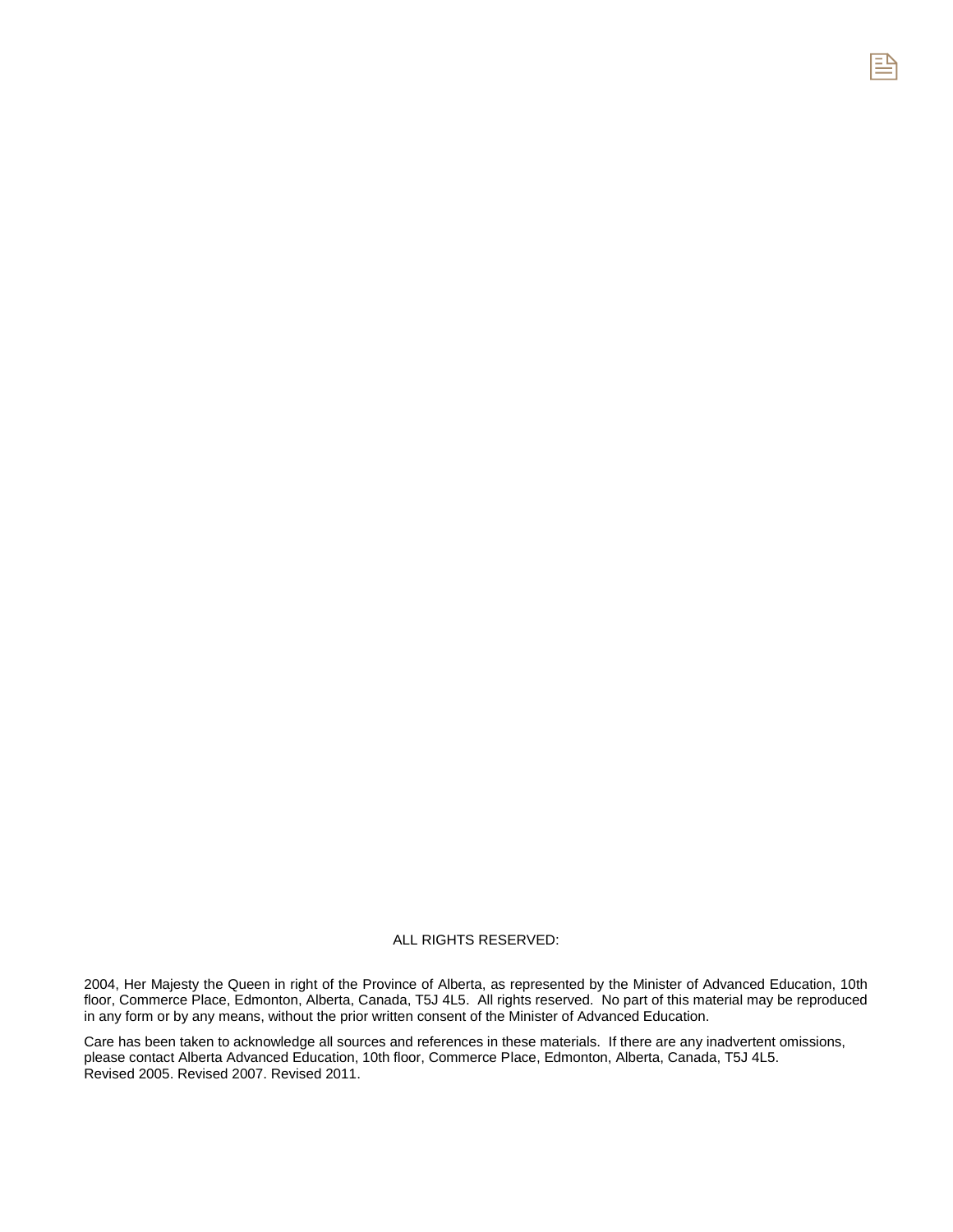## **Water Well Driller Table of Contents**

昏

## **Course Outline**

| <b>First Period Technical Training</b> |  |
|----------------------------------------|--|
| Second Period Technical Training       |  |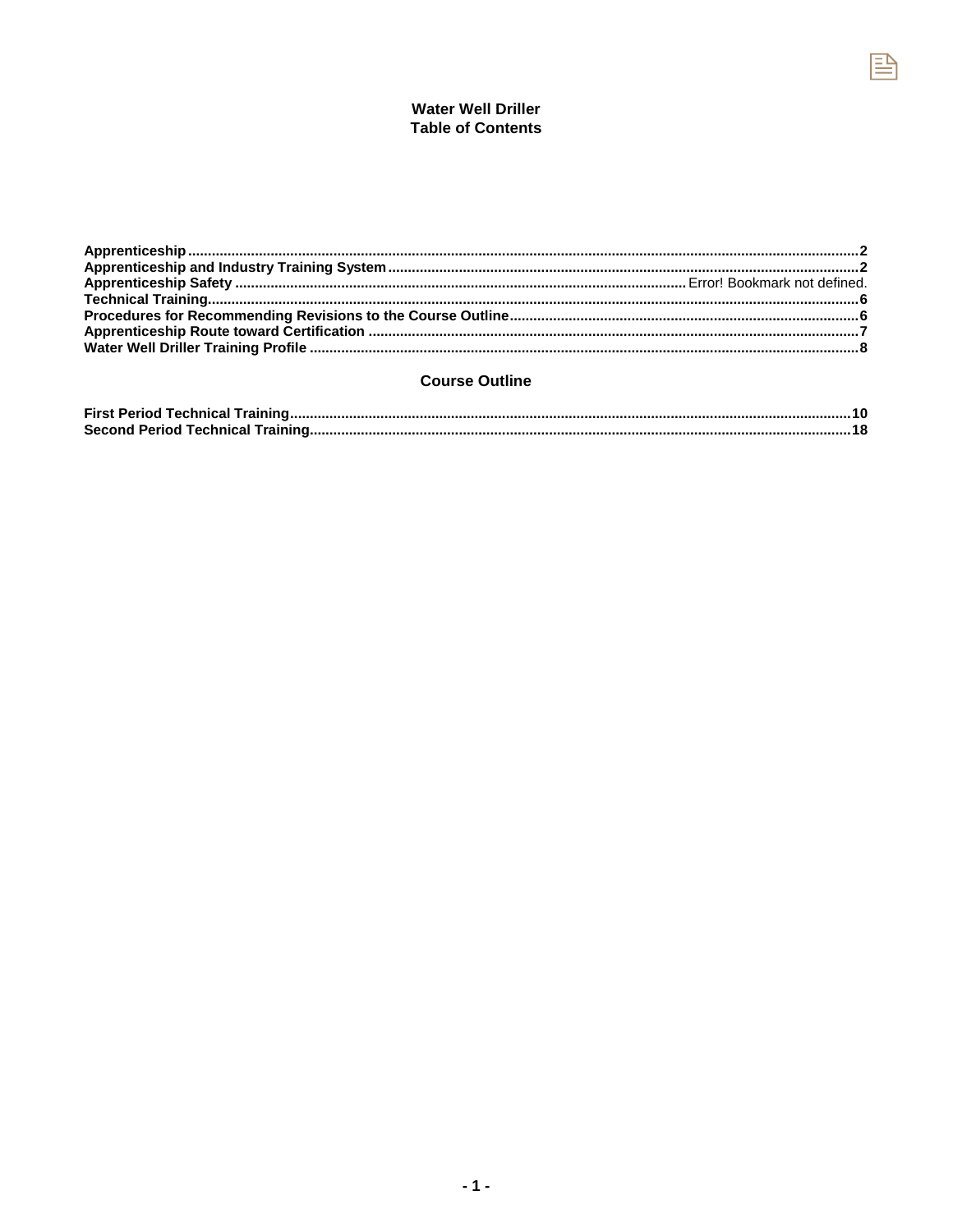## **Apprenticeship**

Apprenticeship is post-secondary education with a difference. Apprenticeship begins with finding an employer. Employers hire apprentices, pay their wages and provide on-the-job training and work experience. Approximately 80 per cent of an apprentice's time is spent on the job under the supervision of a certified journeyperson or qualified tradesperson. The other 20 per cent involves technical training provided at, or through, a postsecondary institution – usually a college or technical institute.

To become certified journeypersons, apprentices must learn theory and skills, and they must pass examinations. Requirements for certification—including the content and delivery of technical training—are developed and updated by the Alberta Apprenticeship and Industry Training Board on the recommendation of Water Well Driller Provincial Apprenticeship Committee.

The graduate of the Water Well Driller apprenticeship program is a certified journeyperson who will be able to:

- through skill and knowledge, is capable of operating the machines used to produce bore holes
- complete a bore hole into a finished productive well
- complete well records and reports as required by the industry
- complete well records and reports as required by Alberta Environment
- disinfect and service completed wells and pumping equipment
- familiar with the work in related trades such a mechanics and plumbers
- perform assigned tasks in accordance with quality and production standards required by industry

## **Apprenticeship and Industry Training System**

## **Industry-Driven**

Alberta's apprenticeship and industry training system is an industry-driven system that ensures a highly skilled, internationally competitive workforce in more than 50 designated trades and occupations. This workforce supports the economic progress of Alberta and its competitive role in the global market. Industry (employers and employees) establishes training and certification standards and provides direction to the system through an industry committee network and the Alberta Apprenticeship and Industry Training Board. The Alberta government provides the legislative framework and administrative support for the apprenticeship and industry training system.

## **Alberta Apprenticeship and Industry Training Board**

The Alberta Apprenticeship and Industry Training Board provides a leadership role in developing Alberta's highly skilled and trained workforce. The board's primary responsibility is to establish the standards and requirements for training and certification in programs under the Apprenticeship and Industry Training Act. The board also provides advice to the Minister of Advanced Education and Technology on the needs of Alberta's labour market for skilled and trained workers, and the designation of trades and occupations.

The thirteen-member board consists of a chair, eight members representing trades and four members representing other industries. There are equal numbers of employer and employee representatives.

## **Industry Committee Network**

Alberta's apprenticeship and industry training system relies on a network of industry committees, including local and provincial apprenticeship committees in the designated trades, and occupational committees in the designated occupations. The network also includes other committees such as provisional committees that are established before the designation of a new trade or occupation comes into effect. All trade committees are composed of equal numbers of employer and employee representatives. The industry committee network is the foundation of Alberta's apprenticeship and industry training system.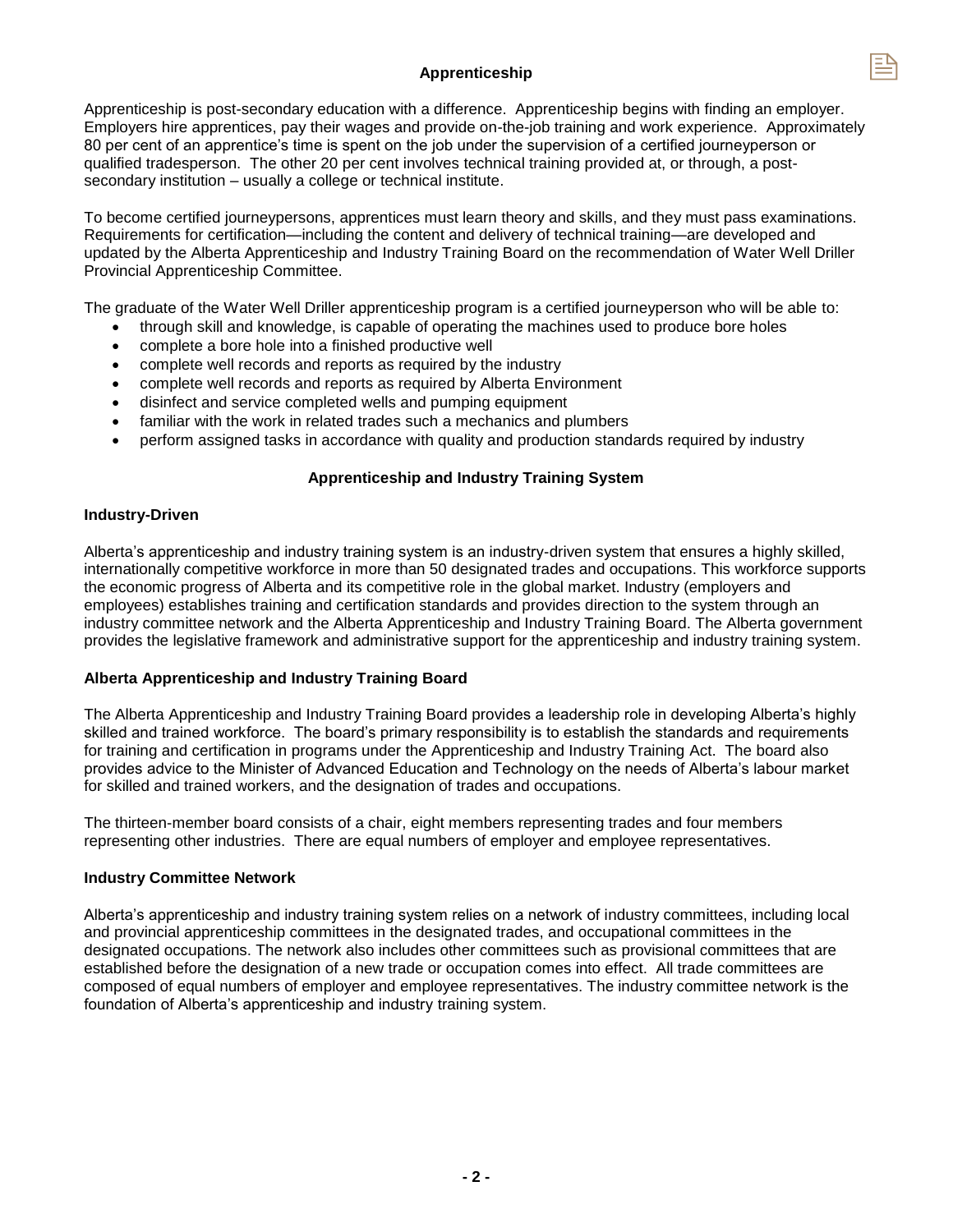

## **Local Apprenticeship Committees (LAC)**

Wherever there is activity in a trade, the board can set up a local apprenticeship committee. The board appoints equal numbers of employee and employer representatives for terms of up to three years. The committee appoints a member as presiding officer. Local apprenticeship committees:

- monitor apprenticeship programs and the progress of apprentices in their trade, at the local level
- make recommendations to their trade's provincial apprenticeship committee (PAC) about apprenticeship and certification in their trade
- promote apprenticeship programs and training and the pursuit of careers in their trade
- make recommendations to the board about the appointment of members to their trade's PAC
- help settle certain kinds of disagreements between apprentices and their employers
- carry out functions assigned by their trade's PAC or the board

#### **Provincial Apprenticeship Committees (PAC)**

The board establishes a provincial apprenticeship committee for each trade. It appoints an equal number of employer and employee representatives, and, on the PAC's recommendation, a presiding officer - each for a maximum of two terms of up to three years. Most PACs have nine members but can have as many as twentyone. Provincial apprenticeship committees:

- Make recommendations to the board about:
	- standards and requirements for training and certification in their trade
	- courses and examinations in their trade
	- apprenticeship and certification
	- designation of trades and occupations
	- regulations and orders under the Apprenticeship and Industry Training Act
- monitor the activities of local apprenticeship committees in their trade
- determine whether training of various kinds is equivalent to training provided in an apprenticeship program in their trade
- promote apprenticeship programs and training and the pursuit of careers in their trade
- consult with other committees under the Apprenticeship and Industry Training Act about apprenticeship programs, training and certification and facilitate cooperation between different trades and occupations
- consult with organizations, associations and people who have an interest in their trade and with employers and employees in their trade
- may participate in resolving certain disagreements between employers and employees
- carry out functions assigned by the board

#### **Water Well Driller PAC Members at the Time of Publication**

| Mr. B. MeyersCalgaryPresiding Officer |  |
|---------------------------------------|--|
| Mr. K. BlandCalgaryEmployer           |  |
| Mr. G. Synders Edmonton Employer      |  |
| Mr. G. TopilkaEdmontonEmployer        |  |
| Mr. D. YurkishEdmontonEmployer        |  |
| Mr. S. Blackwood Calgary  Employee    |  |
| Mr. W. Johnson Calgary  Employee      |  |
| Mr. D. LeesEdmontonEmployee           |  |
| Mr. K. Topilka Edmonton  Employee     |  |

## **Alberta Government**

Alberta Advanced Education and Technology works with industry, employer and employee organizations and technical training providers to:

- facilitate industry's development and maintenance of training and certification standards
- provide registration and counselling services to apprentices and employers
- coordinate technical training in collaboration with training providers
- certify apprentices and others who meet industry standards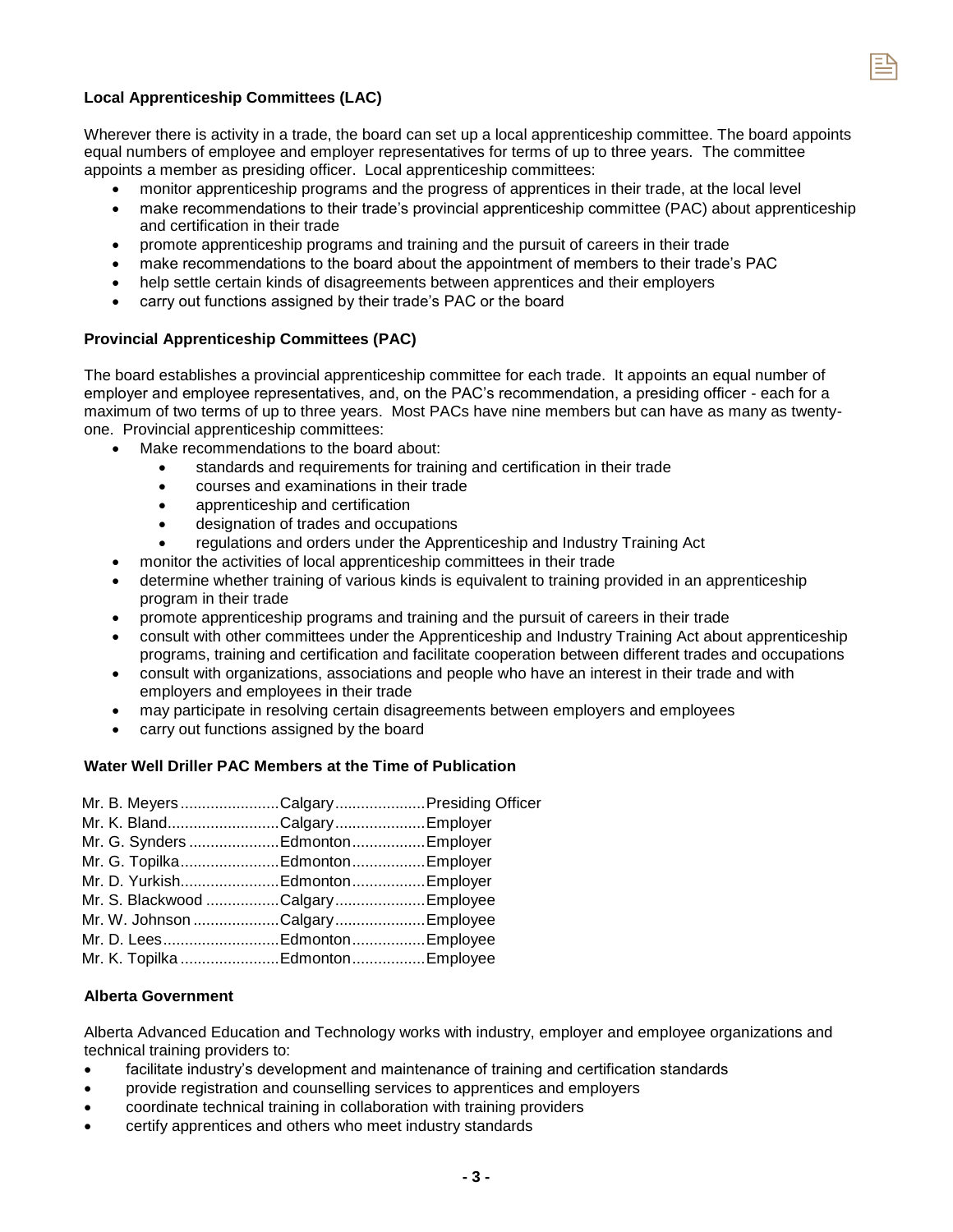

#### **Technical Institutes and Colleges**

The technical institutes and colleges are key participants in Alberta's apprenticeship and industry training system. They work with the board, industry committees and Alberta Advanced Education and Technology to enhance access and responsiveness to industry needs through the delivery of the technical training component of apprenticeship programs. They develop lesson plans from the course outlines established by industry and provide technical training to apprentices.

#### **Apprenticeship Safety**

Safe working procedures and conditions, incident/injury prevention, and the preservation of health are of primary importance in apprenticeship programs in Alberta. These responsibilities are shared and require the joint efforts of government, employers, employees, apprentices and the public. Therefore, it is imperative that all parties are aware of circumstances that may lead to injury or harm.

Safe learning experiences and healthy environments can be created by controlling the variables and behaviours that may contribute to or cause an incident or injury. By practicing a safe and healthy attitude, everyone can enjoy the benefit of an incident and injury free environment.

#### **Alberta Apprenticeship and Industry Training Board Safety Policy**

The Alberta Apprenticeship and Industry Training Board (board) fully supports safe learning and working environments and emphasizes the importance of safety awareness and education throughout apprenticeship training- in both on-the- job training and technical training. The board also recognizes that safety awareness and education begins on the first day of on-the-job training and thereby is the initial and ongoing responsibility of the employer and the apprentice as required under workplace health and safety training. However the board encourages that safe workplace behaviour is modeled not only during on-the-job training but also during all aspects of technical training, in particular, shop or lab instruction. Therefore the board recognizes that safety awareness and training in apprenticeship technical training reinforces, but does not replace, employer safety training that is required under workplace health and safety legislation.

The board has established a policy with respect to safety awareness and training:

#### **The board promotes and supports safe workplaces, which embody a culture of safety for all apprentices, employers and employees. Employer required safety training is the responsibility of the employer and the apprentice, as required under legislation other than the** *Apprenticeship and Industry Training Act.*

The board's complete document on its 'Apprenticeship Safety Training Policy' is available at www.tradesecrets.gov.ab.ca; access the website and conduct a search for 'safety training policy'.

Implementation of the policy includes three common safety learning outcomes and objectives for all trade course outlines. These common learning outcomes ensure that each course outline utilizes common language consistent with workplace health and safety terminology. Under the title of 'Standard Workplace Safety', this first section of each trade course outline enables the delivery of generic safety training; technical training providers will provide trade specific examples related to the content delivery of course outline safety training.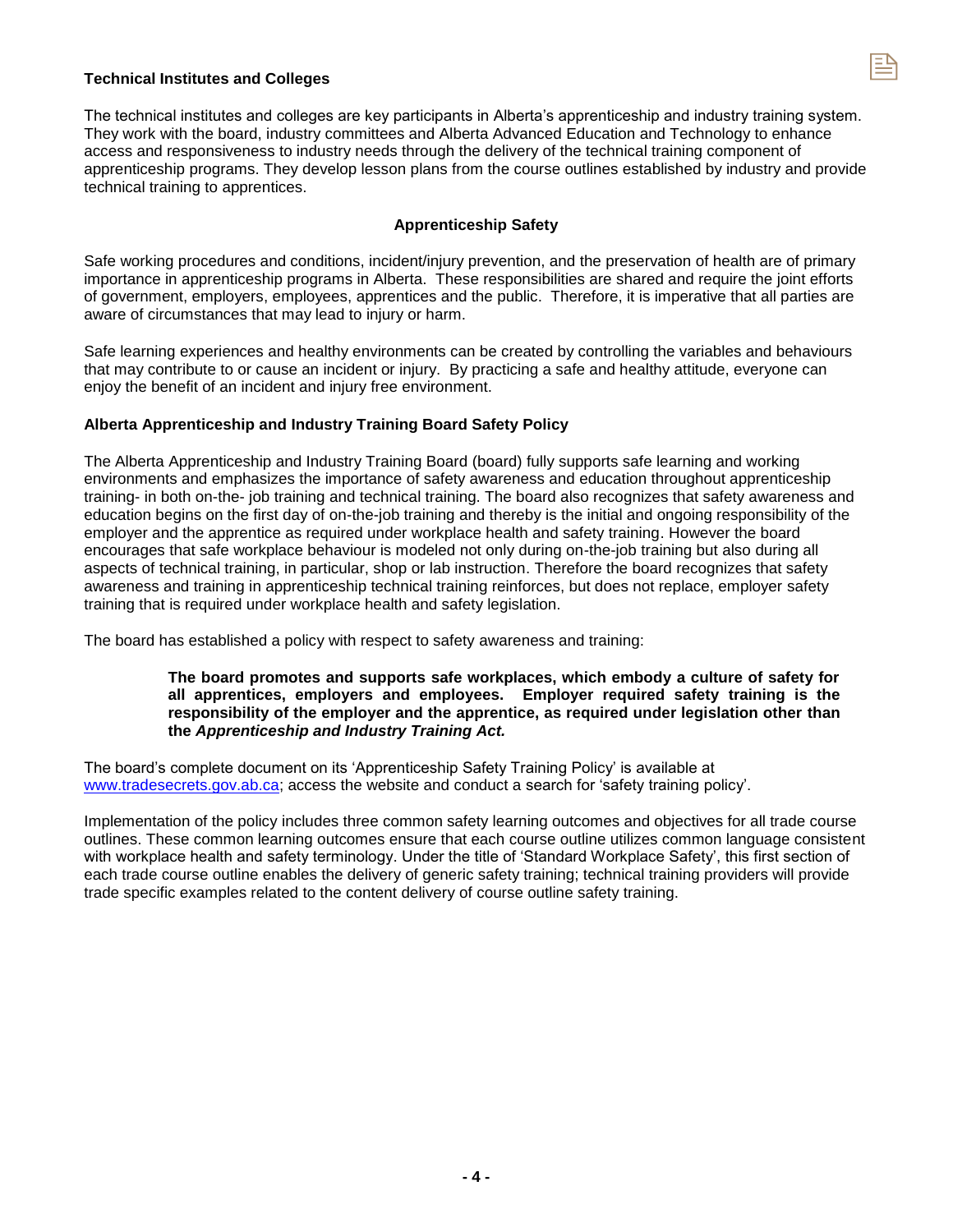## **Addendum**

As immediate implementation of the board's safety policy includes common safety learning outcomes and objectives for all course outlines, this trade's PAC will be inserting these safety outcomes into the main body of their course outline at a later date. In the meantime the addendum below immediately places the safety outcomes and their objectives into this course outline thereby enabling technical training providers to deliver the content of these safety outcomes.

## **STANDARD WORKPLACE SAFETY**

- **A. Safety Legislation, Regulations & Industry Policy in the Trades .................................................................**
- *Outcome: Describe legislation, regulations and practices intended to ensure a safe work place in this trade.* 
	- 1. Demonstrate the ability to apply the Occupational Health and Safety Act, Regulation and Code.
	- 2. Explain the role of the employer and employee in regard to Occupational Health and Safety (OH&S) regulations, Worksite Hazardous Materials Information Systems (WHMIS), fire regulations, Workers Compensation Board regulations, and related advisory bodies and agencies.
	- 3. Explain industry practices for hazard assessment and control procedures.
	- 4. Describe the responsibilities of workers and employers to apply emergency procedures.
	- 5. Describe positive tradesperson attitudes with respect to housekeeping, personal protective equipment and emergency procedures.
	- 6. Describe the roles and responsibilities of employers and employees with respect to the selection and use of personal protective equipment (PPE).
	- 7. Select, use and maintain appropriate PPE for worksite applications.
- **B. Climbing, Lifting, Rigging and Hoisting ..........................................................................................................**

## *Outcome: Describe the use of personal protective equipment (PPE) and safe practices for climbing, lifting, rigging and hoisting in this trade.*

- 1. Select, use and maintain specialized PPE for climbing, lifting and load moving equipment.
- 2. Describe manual lifting procedures using correct body mechanics.
- 3. Describe rigging hardware and the safety factor associated with each item.
- 4. Select the correct equipment for rigging typical loads.
- 5. Describe hoisting and load moving procedures.
- **C. Hazardous Materials & Fire Protection ............................................................................................................**

## *Outcome: Describe the safety practices for hazardous materials and fire protection in this trade.*

- 1. Describe the roles, responsibilities features and practices related to the workplace hazardous materials information system (WHMIS) program.
- 2. Describe the three key elements of WHMIS.
- 3. Describe handling, storing and transporting procedures when dealing with hazardous material.
- 4. Describe safe venting procedures when working with hazardous materials.
- 5. Describe fire hazards, classes, procedures and equipment related to fire protection.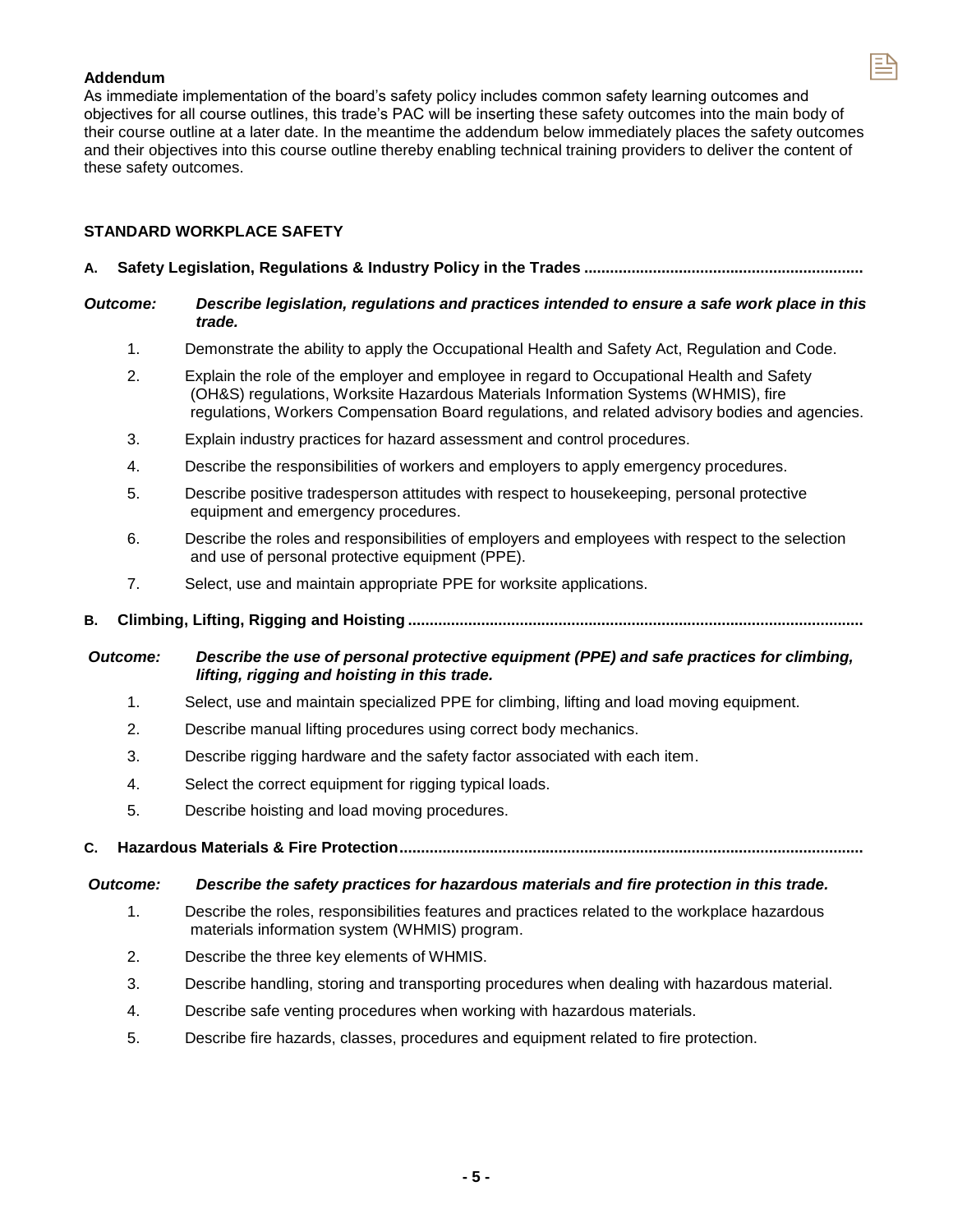## **Workplace Health and Safety**

A tradesperson is often exposed to more hazards than any other person in the work force and therefore should be familiar with and apply the Occupational Health and Safety Act, Regulations and Code when dealing with personal safety and the special safety rules that apply to all daily tasks.

Workplace Health and Safety (Alberta Employment, Immigration and Industry) conducts periodic inspections of workplaces to ensure that safety regulations for industry are being observed.

Additional information is available at www.worksafely.org

#### **Technical Training**

Apprenticeship technical training is delivered by the technical institutes and many colleges in the public postsecondary system throughout Alberta. The colleges and institutes are committed to delivering the technical training component of Alberta apprenticeship programs in a safe, efficient and effective manner. All training providers place great emphasis on safe technical practices that complement safe workplace practices and help to develop a skilled, safe workforce.

The following institutions deliver Water Well Driller apprenticeship technical training: Red Deer College

#### **Procedures for Recommending Revisions to the Course Outline**

Advanced Education and Technology has prepared this course outline in partnership with the Water Well Driller Provincial Apprenticeship Committee.

This course outline was approved on June 24, 2004 by the Alberta Apprenticeship and Industry Training Board on a recommendation from the Provincial Apprenticeship Committee. The valuable input provided by representatives of industry and the institutions that provide the technical training is acknowledged.

Any concerned individual or group in the province of Alberta may make recommendations for change by writing to:

> Water Well Driller Provincial Apprenticeship Committee c/o Industry Programs and Standards Apprenticeship and Industry Training Advanced Education and Technology 10th floor, Commerce Place 10155 102 Street NW Edmonton AB T5J 4L5

It is requested that recommendations for change refer to specific areas and state references used. Recommendations for change will be placed on the agenda for regular meetings of the Water Well Driller Provincial Apprenticeship Committee.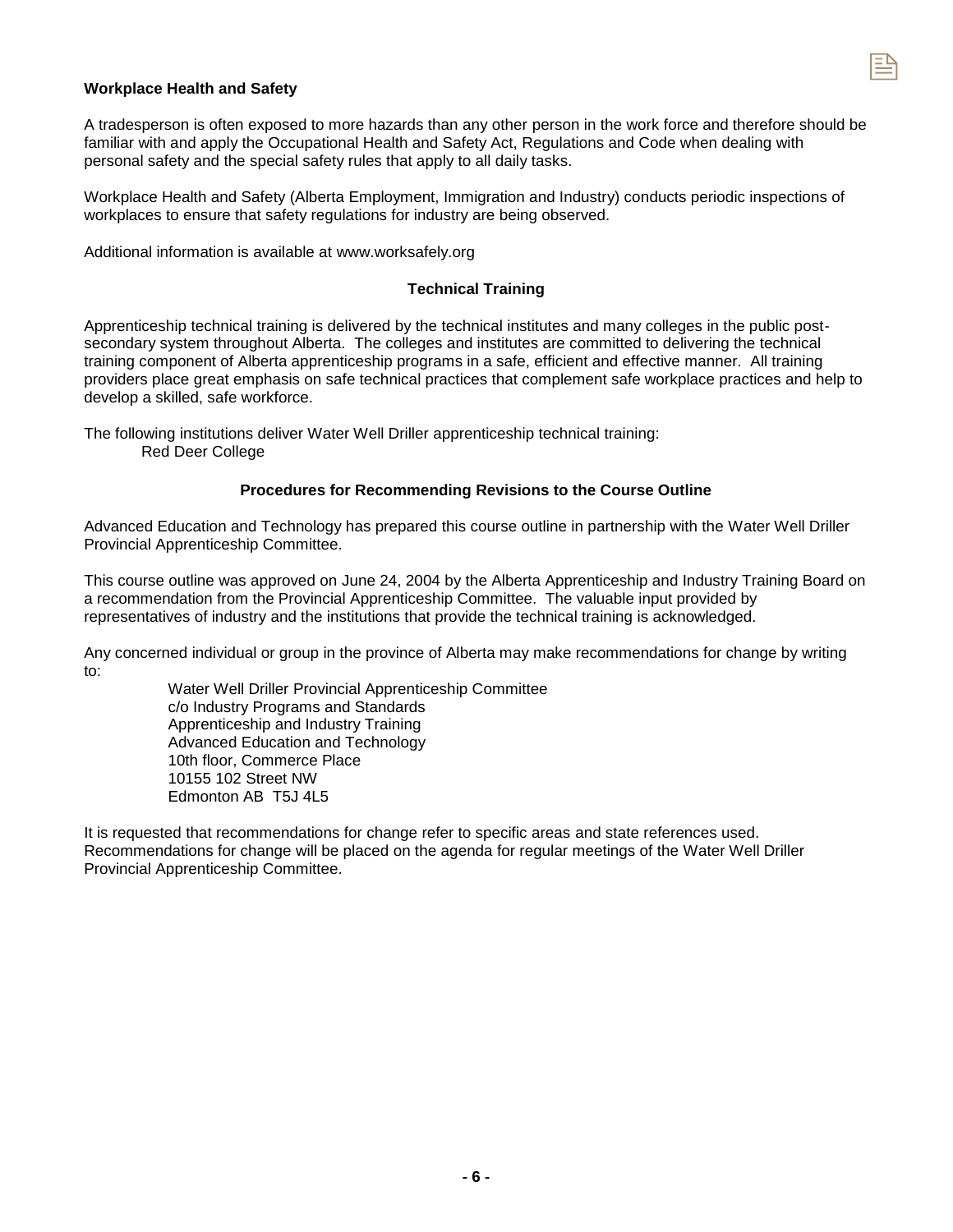## **Apprenticeship Route toward Certification**

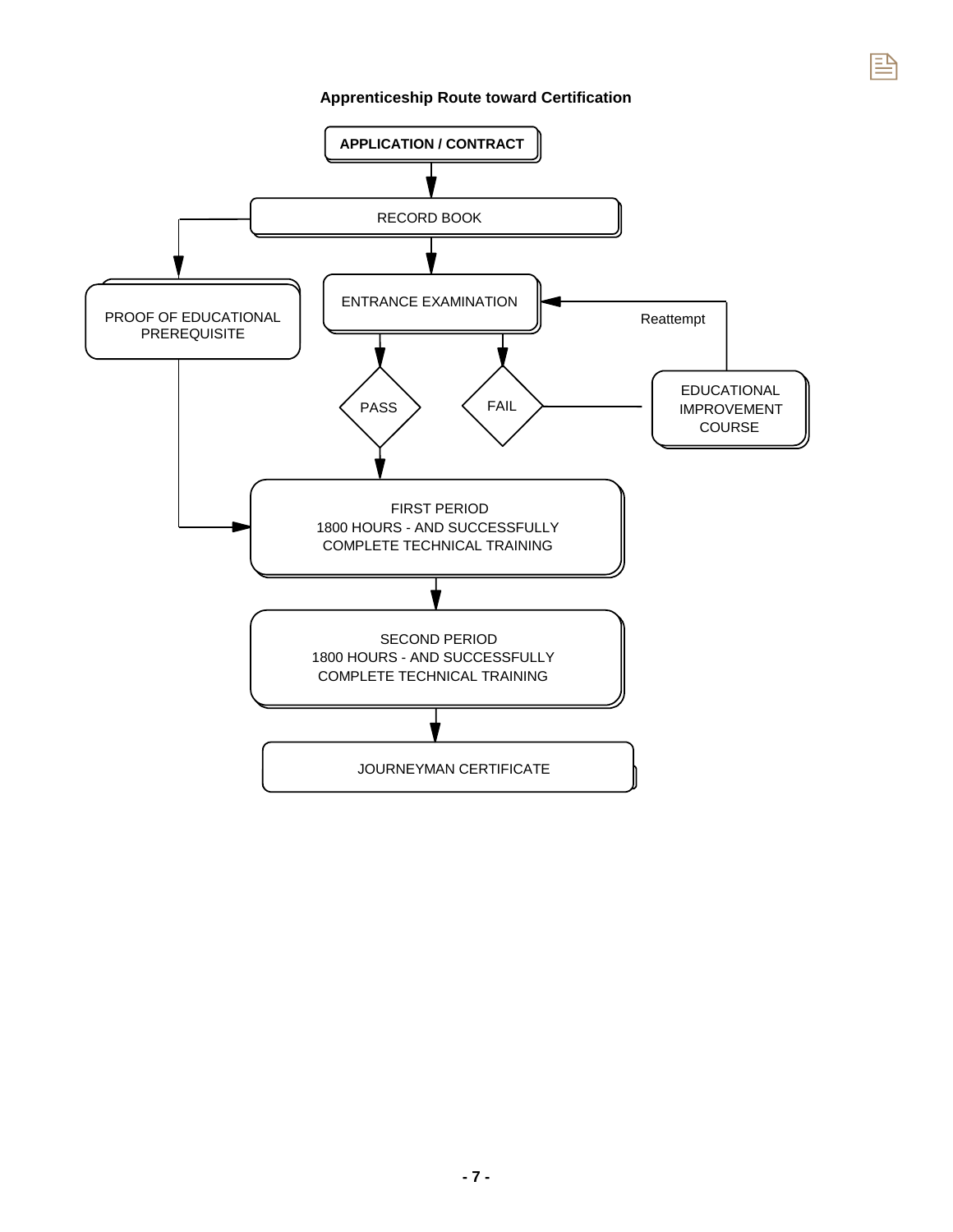## **Water Well Driller Training Profile First Period (6 Weeks 30 Hours per Week – Total of 180 Hours)**



**- 8 -**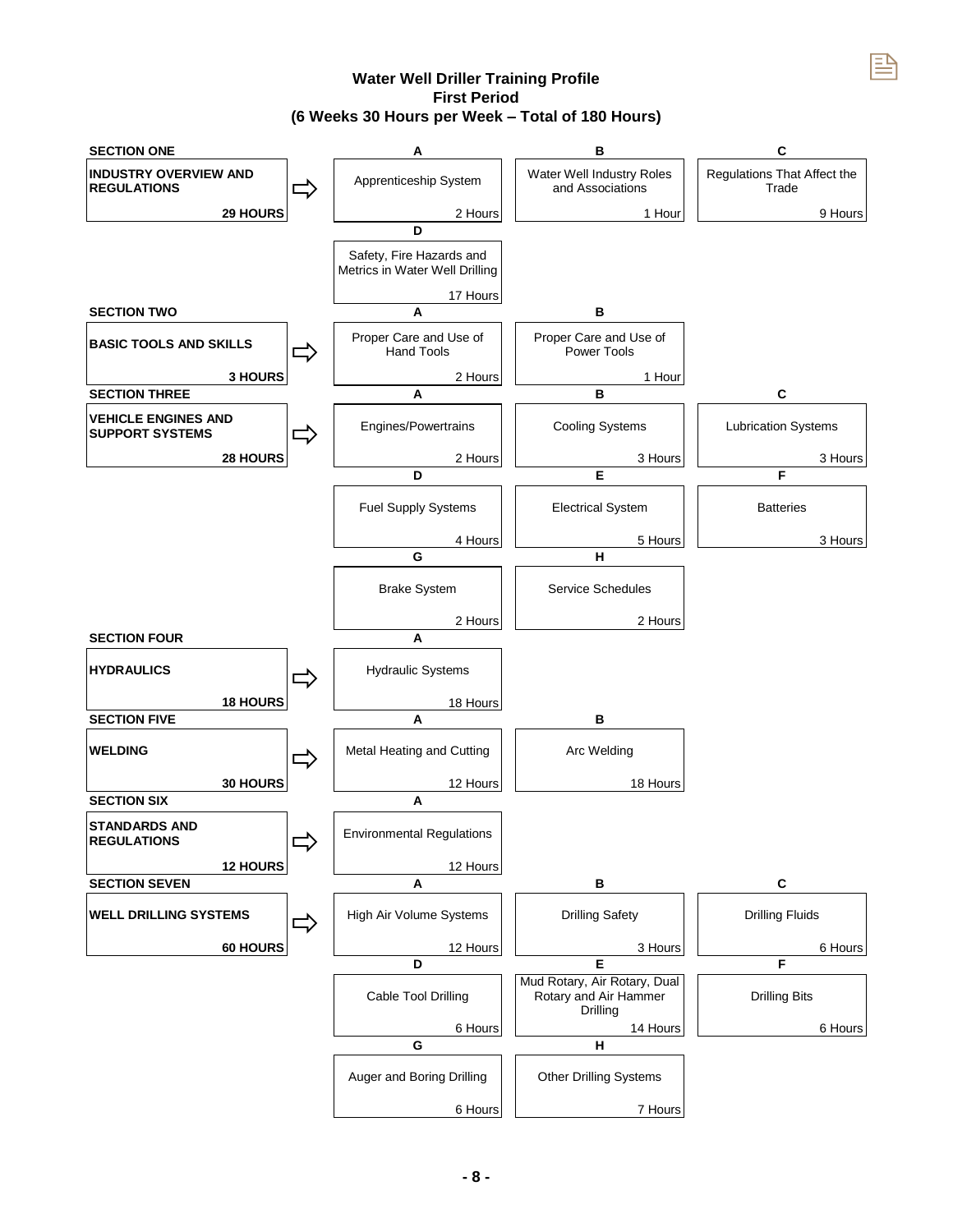**Second Period (6 Weeks 30 Hours Per Week – Total of 180 Hours)** 



NOTE: The hours stated are for guidance and should be adhered to as closely as possible. However, adjustments must be made for rate of apprentice learning, statutory holidays, registration and examinations for the training establishment and Apprenticeship and Industry Training.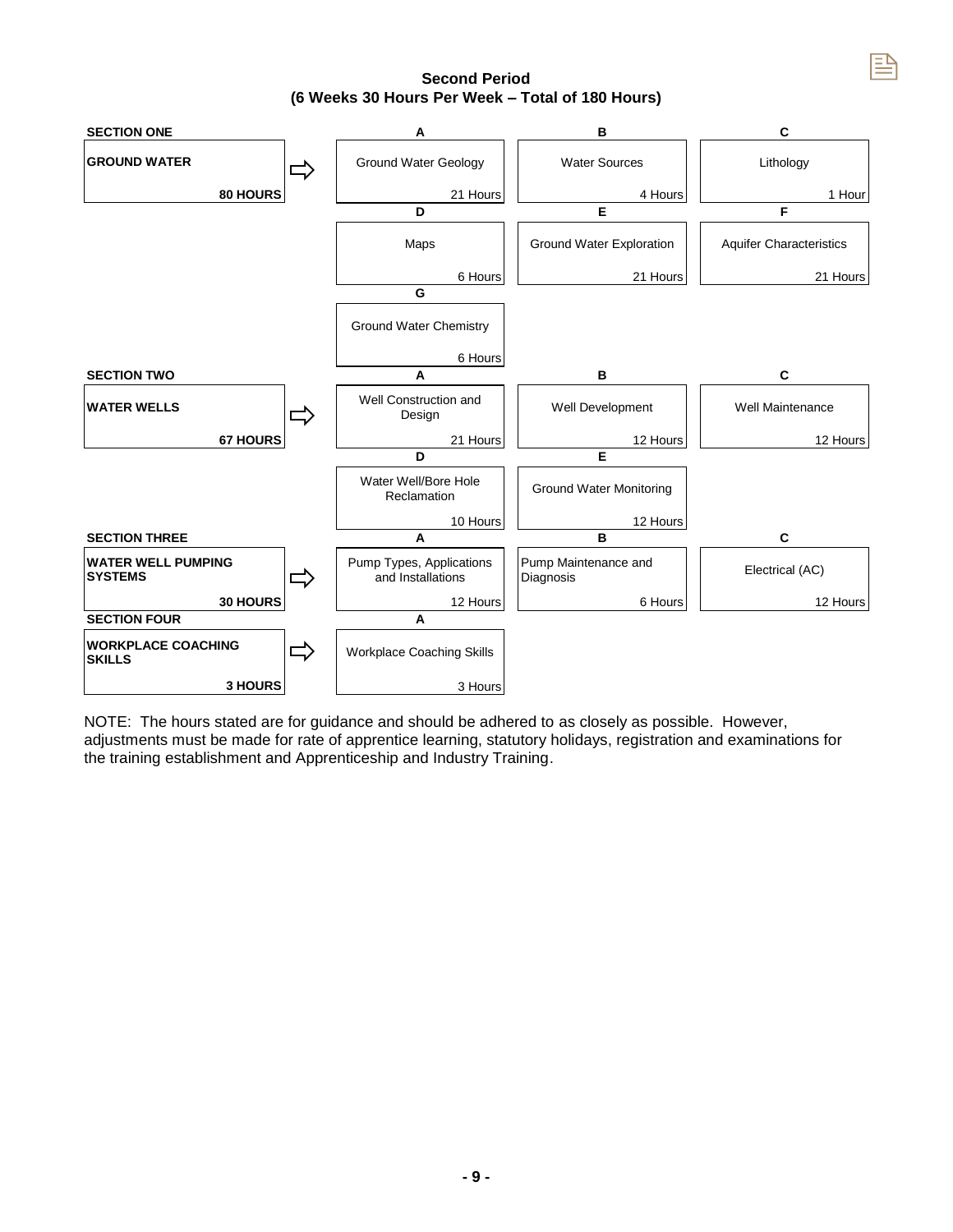## **FIRST PERIOD TECHNICAL TRAINING WATER WELL DRILLER TRADE COURSE OUTLINE**

랼

*UPON SUCCESSFUL COMPLETION OF THIS PROGRAM THE APPRENTICE SHOULD BE ABLE TO PERFORM THE FOLLOWING OUTCOMES AND OBJECTIVES*.

|    |                 |  | SECTION ONE:INDUSTRY OVERVIEW AND REGULATIONS  29 HOURS                                                                                                                                      |  |
|----|-----------------|--|----------------------------------------------------------------------------------------------------------------------------------------------------------------------------------------------|--|
| А. |                 |  |                                                                                                                                                                                              |  |
|    | <b>Outcome:</b> |  | Explain the role and purpose of the advisory network and Provincial Apprenticeship<br><b>Committee structure for the Water Well Driller trade.</b>                                           |  |
|    | 1.              |  | Describe the structure and purpose of provincial and local apprenticeship committees.                                                                                                        |  |
|    | 2.              |  | State the process involving the Contract of Apprenticeship and Record Book.                                                                                                                  |  |
|    | 3.              |  | Outline the Training Profile for the Water Well Driller Trade.                                                                                                                               |  |
| В. |                 |  |                                                                                                                                                                                              |  |
|    | <b>Outcome:</b> |  | Explain the role of the industry and identify the associations and whom they<br>represent.                                                                                                   |  |
|    | 1.              |  | Demonstrate knowledge of the scope of this industry as it applies to Alberta.                                                                                                                |  |
|    | 2.              |  | Describe the scope of training education opportunities.                                                                                                                                      |  |
|    | 3.              |  | Briefly describe trade associations available to water well drillers.                                                                                                                        |  |
| C. |                 |  |                                                                                                                                                                                              |  |
|    | <b>Outcome:</b> |  | Adhere to the regulations that apply to the water well driller trade.                                                                                                                        |  |
|    | 1.              |  | Recognize, explain and comply with Occupational Health and Safety regulations.                                                                                                               |  |
|    | 2.              |  | Recognize, explain and comply with WHMIS regulations.                                                                                                                                        |  |
|    | 3.              |  | Recognize, explain and comply with fire regulations.                                                                                                                                         |  |
|    | 4.              |  | Recognize, explain and comply with WCB regulations.                                                                                                                                          |  |
|    | 5.              |  | Recognize and explain the Apprenticeship Act and Regulations.                                                                                                                                |  |
|    | 6.              |  | Recognize and explain the Highway Traffic Act.                                                                                                                                               |  |
| D. |                 |  |                                                                                                                                                                                              |  |
|    | <b>Outcome:</b> |  | Recognize safety hazards present in the worksite and take actions to protect<br>yourself and others from them.                                                                               |  |
|    | 1.              |  | Describe the types of personal hazards associated with the work assigned to a water well driller<br>(elec. tools, rotating machinery, comp. air, jacking and hoisting, exhaust gases, etc.). |  |
|    | 2.              |  | Identify and use safety equipment and procedures when dealing with hazards associated with<br>being a water well driller.                                                                    |  |
|    | 3.              |  | Practice safe care and control of hazardous products commonly used by a water well driller.                                                                                                  |  |
|    | 4.              |  | Recognize and describe environmental hazards associated with the trade.                                                                                                                      |  |
|    | 5.              |  | State the safety considerations when dealing with gas encounters.                                                                                                                            |  |
|    | 6.              |  | Perform measurements and conversions using metric and imperial units.                                                                                                                        |  |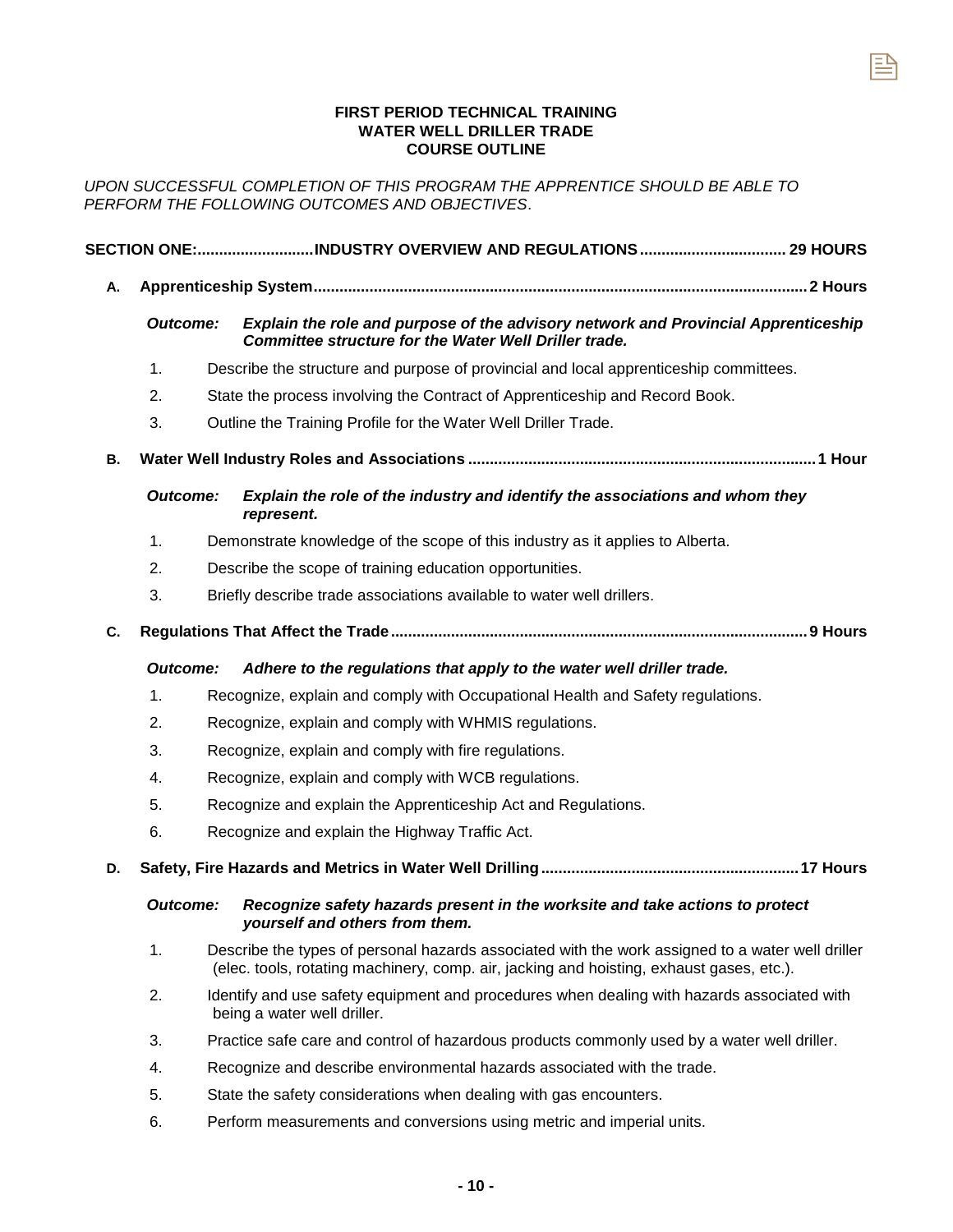| Α.        |                 |                                                        |                                                                                                                                                                                                                                                                    |
|-----------|-----------------|--------------------------------------------------------|--------------------------------------------------------------------------------------------------------------------------------------------------------------------------------------------------------------------------------------------------------------------|
|           | <b>Outcome:</b> |                                                        | Select and use proper hand tools for a given task.                                                                                                                                                                                                                 |
|           | 1.              |                                                        | Recognize the safe and serviceable condition of hand tools.                                                                                                                                                                                                        |
|           | 2.              |                                                        | Recognize, identify and use proper wrench sizing (Metric and SAE).                                                                                                                                                                                                 |
|           | 3.              |                                                        | Recognize and identify special use tools.                                                                                                                                                                                                                          |
|           | 4.              |                                                        | Apply and use measuring principles and tools:                                                                                                                                                                                                                      |
|           |                 | a)<br>b)<br>$\mathbf{c}$<br>d)<br>e)<br>f)<br>g)<br>h) | units of measure<br>accurate interpretation of measurements<br>relationship of fractional and decimal measurements<br>metric rules; scales and gauges to measure volume, temperatures and pressures<br>micrometers<br>calipers<br>torque wrenches<br>thread gauges |
| <b>B.</b> |                 |                                                        |                                                                                                                                                                                                                                                                    |
|           | <b>Outcome:</b> |                                                        | Identify and use power tools common to the trade.                                                                                                                                                                                                                  |
|           | 1.              |                                                        | Identify power tools and their use in the trade.                                                                                                                                                                                                                   |
|           | 2.              |                                                        | Recognize power tools in an unserviceable condition.                                                                                                                                                                                                               |
|           | 3.              |                                                        | Recognize the capacities and limitations of power tools.                                                                                                                                                                                                           |
|           |                 |                                                        | SECTION THREE:  VEHICLE ENGINES AND SUPPORT SYSTEMS  28 HOURS                                                                                                                                                                                                      |
| А.        |                 |                                                        |                                                                                                                                                                                                                                                                    |
|           | <b>Outcome:</b> |                                                        | Perform basic servicing.                                                                                                                                                                                                                                           |
|           | 1.              |                                                        | Identify the common types (designs) of engines:                                                                                                                                                                                                                    |
|           |                 | a)<br>b)<br>c)<br>d)                                   | two and four cycle design<br>diesel and gasoline design<br>air and liquid cooled design<br>number and arrangement of cylinders                                                                                                                                     |
|           | 2.              |                                                        | Explain the differences in operating principles between a two and four-stroke engine.                                                                                                                                                                              |
|           | 3.              |                                                        | Identify types and servicing of transmissions, differentials, gearboxes and drive trains.                                                                                                                                                                          |
|           | 4.              |                                                        | Identify specialty control devices:                                                                                                                                                                                                                                |
|           |                 | a)                                                     | engine shutdowns                                                                                                                                                                                                                                                   |

b) safety shutdowns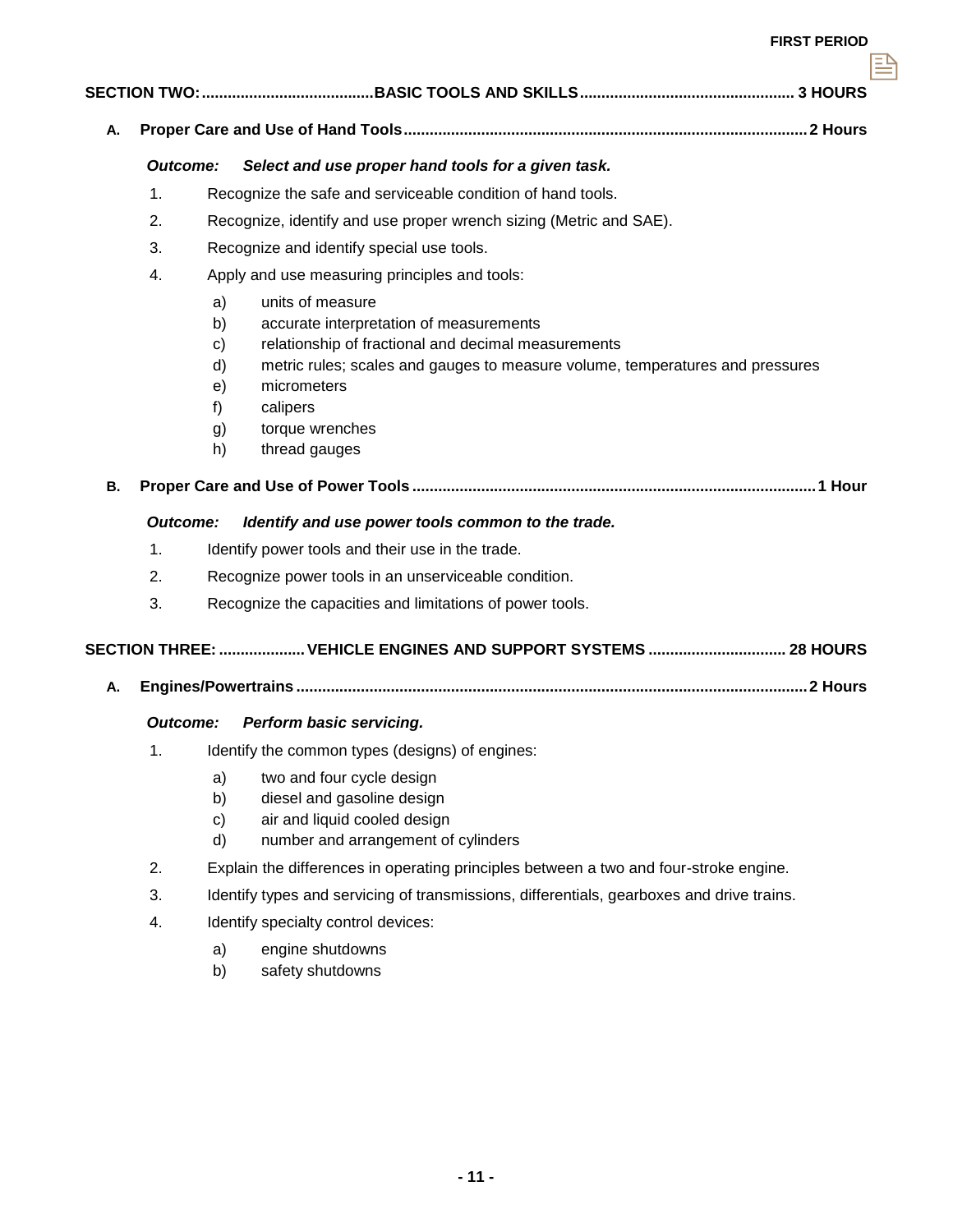## **B. Cooling Systems.............................................................................................................................. 3 Hours**

## *Outcome: Perform maintenance and servicing on a cooling system.*

- 1. Explain the differences in operating principles between air and liquid systems.
- 2. Identify the major components of both types of cooling systems:
	- a) radiator
	- b) thermostats
	- c) radiator caps
	- d) pumps
	- e) fins and deflectors
	- f) shutters
	- g) filters (air and coolant)
	- h) thermatic fans (reversible)
	- i) shutdown devices
	- j) oil coolers and heat exchangers (torque converter, engine oil, hydraulics)
- 3. Describe the recovery of the coolant prior to disassembly of a system:
	- a) components and proportion
	- b) handling and storage
	- c) testing methods and interpretation
	- d) inhibitors
- 4. Describe the removal and replacement of the components and coolant of a cooling system.
- 5. Describe routine service methods:
	- a) adjustments
	- b) servicing an overheated system
	- c) correcting leaks (internal and external)
- **C. Lubrication Systems ....................................................................................................................... 3 Hours**

## *Outcome: Perform maintenance and servicing on a lubrication system.*

- 1. Describe the various types of oils and greases:
	- a) types and grades
	- b) handling and storage
	- c) precautions for adding oil
- 2. Describe oil filter systems:
	- a) types
	- b) operational principles of full flow and bypass systems
	- c) installation procedures and inspection and cleaning precautions
- 3. Analyze engine oil for:
	- a) oil condition
	- b) presence of moisture
	- c) leaks
	- d) other foreign substances
- 4. Explain the reason for oil coolers and heat exchangers.
- 5. Explain the reason for and consistency of greasing rig and truck components.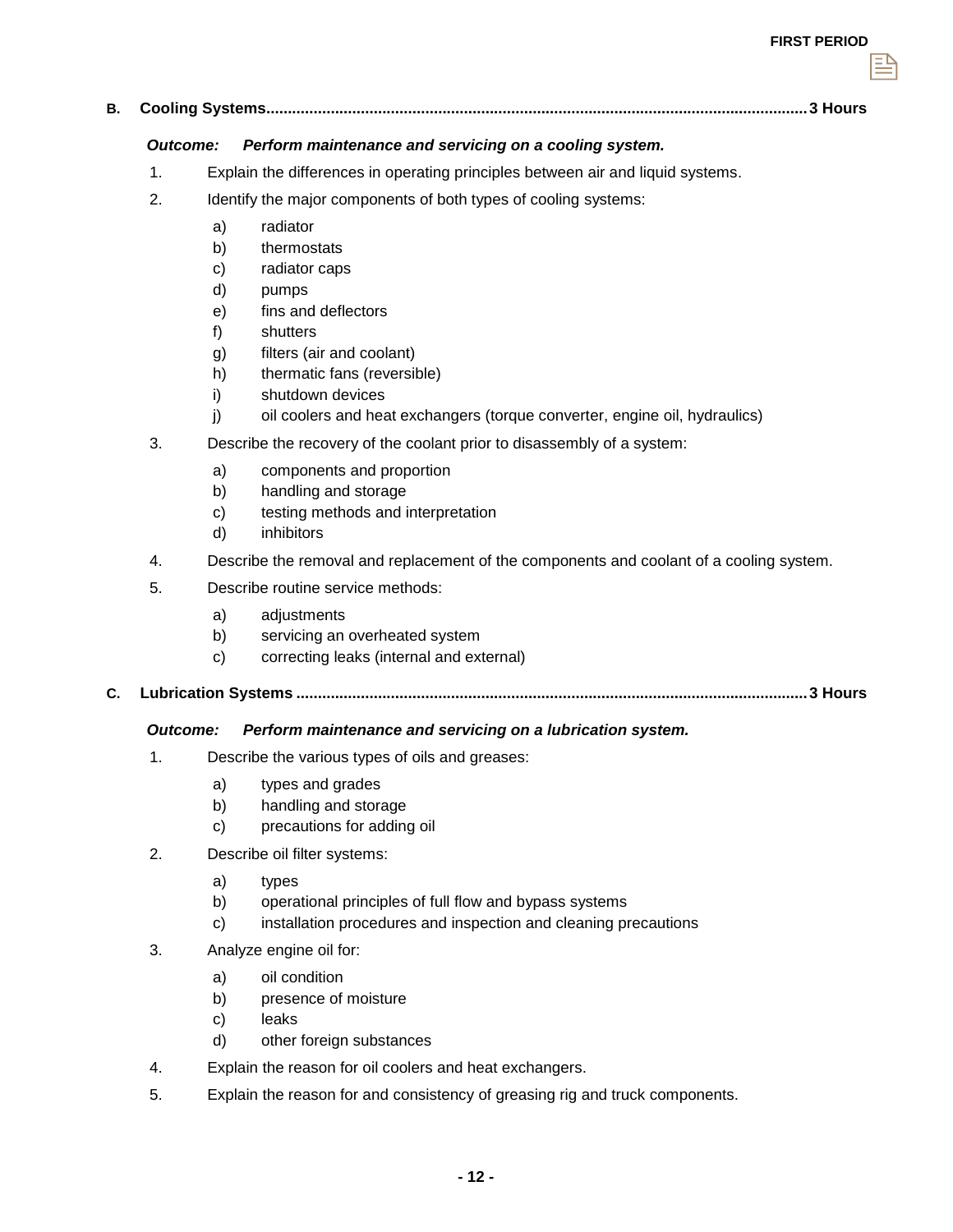## **D. Fuel Supply Systems ...................................................................................................................... 4 Hours**

#### *Outcome: Perform maintenance and service on a fuel supply system.*

- 1. Identify the different fuels used to power motor vehicles and the precautions for working around them (Gasoline, diesel and LPG).
- 2. Recognize the types and grades of fuel
- 3. Identify the major fuel supply system components.
- 4. Describe the operation of a fuel supply system.
- 5. Describe the recovery of fuel during a disassembly process.
- 6. Describe the removal and replacement of the major components of a fuel supply and filtration system.
- **E. Electrical System ............................................................................................................................. 5 Hours**

#### *Outcome: Perform basic testing and servicing of vehicle electrical system.*

- 1. Explain basic electrical theory.
- 2. Recognize electrical terms and symbols.
- 3. Identify basic electrical circuits and their faults.
- 4. Use a voltmeter, ammeter, ohmmeter and test light to identify a shorted, open or grounded electrical circuit.
- 5. Identify those electrical/electronic systems most commonly serviced by water well drillers (lighting circuit, power accessories, interior lighting, rear window defrost).
- 6. Describe generic troubleshooting steps for electrical systems.
- 7. Describe the hazards associated with electrostatic discharge (ESD) when working with vehicle electronic systems.
- 8. Describe removal and replacement procedures of damaged or defective electrical/electronic components.
- 9. Perform industry-approved simple wire harness and connector repairs (soldering single wires, replacing fusible links, replacing terminal connectors, etc.).
- **F. Batteries ......................................................................................................................................... 3 Hours4**

## *Outcome: Service, test and diagnose problems related to batteries.*

- 1. Be aware of battery hazards and maintenance.
- 2. Explain the purpose, construction, operation and ratings of batteries.
- 3. Test and service batteries.
- 4. Diagnose problems attributed to batteries.
- 5. Perform battery charging and boosting operations.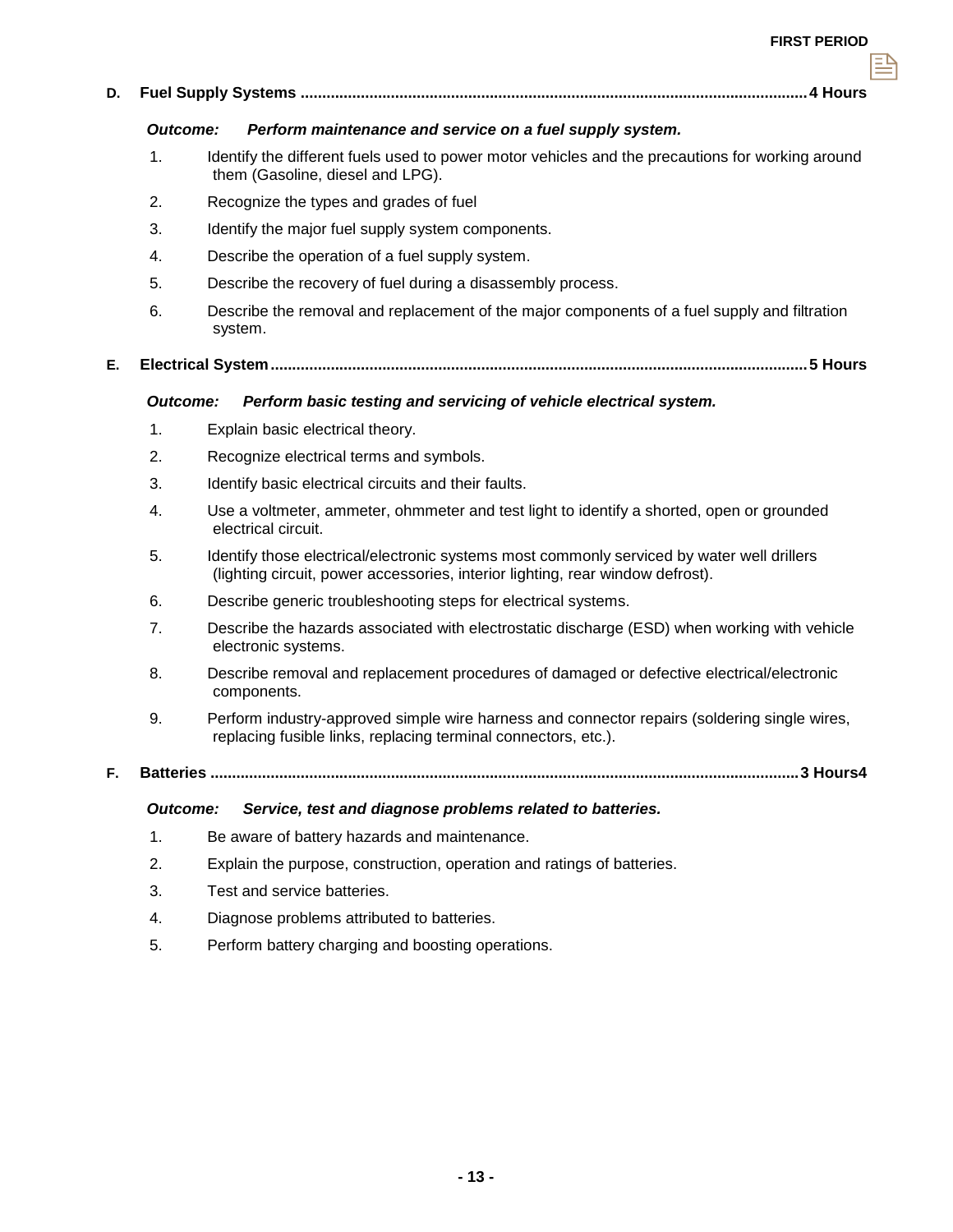| G. |                 |                                                                                                                                                            |  |
|----|-----------------|------------------------------------------------------------------------------------------------------------------------------------------------------------|--|
|    | <b>Outcome:</b> | Operate, adjust and service an air brake system.                                                                                                           |  |
|    | 1.              | Explain the principles of basic hydraulics/air brake systems.                                                                                              |  |
|    | 2.              | Identify and describe the purpose of the major air brake system components (Compressors,<br>tanks, air dryers, filters, regulators, valves and governors). |  |
|    | 3.              | Describe the inspection process to identify damaged or worn components.                                                                                    |  |
|    | 4.              | Describe the removal and replacement of brake system components.                                                                                           |  |
|    | 5.              | Verify brake system operation.                                                                                                                             |  |
| Η. |                 |                                                                                                                                                            |  |
|    | Outcome:        | Follow a maintenance schedule.                                                                                                                             |  |
|    | 1.              | Interpret maintenance schedule according to hour meter and drilling conditions.                                                                            |  |
|    | 2.              | Explain the engine conditions that are apparent due to telltales:                                                                                          |  |
|    |                 | heavy white exhaust<br>a)                                                                                                                                  |  |
|    |                 | heavy black exhaust<br>b)                                                                                                                                  |  |
|    |                 | excessive blue exhaust<br>C)                                                                                                                               |  |
|    |                 | rough running<br>d)                                                                                                                                        |  |
|    |                 | bearing noise<br>e)<br>overheating<br>f)                                                                                                                   |  |
|    |                 |                                                                                                                                                            |  |
|    |                 |                                                                                                                                                            |  |
|    |                 |                                                                                                                                                            |  |
| Α. |                 |                                                                                                                                                            |  |
|    | Outcome:        | Use and maintain the hydraulic system on a drilling rig.                                                                                                   |  |
|    | 1.              | Explain the different types of hydraulic systems applicable to water well drills and their principle<br>of operation.                                      |  |
|    | 2.              | Describe the corresponding layout for each hydraulic system.                                                                                               |  |
|    | 3.              | Identify the basic system components and functions of:                                                                                                     |  |
|    |                 | lubricating oil<br>a)                                                                                                                                      |  |
|    |                 | b)<br>pumps                                                                                                                                                |  |
|    |                 | c)<br>motors                                                                                                                                               |  |
|    |                 | d)<br>cylinders                                                                                                                                            |  |
|    |                 | valves<br>e)                                                                                                                                               |  |
|    |                 | plumbing/fixtures/hoses<br>f)                                                                                                                              |  |
|    |                 | reservoirs<br>g)                                                                                                                                           |  |
|    |                 | filters<br>h)<br>heat exchangers<br>i)                                                                                                                     |  |
|    |                 | clutches and brakes(hydraulic)<br>j)                                                                                                                       |  |
|    | 4.              | Identify component/system failures and their causes.                                                                                                       |  |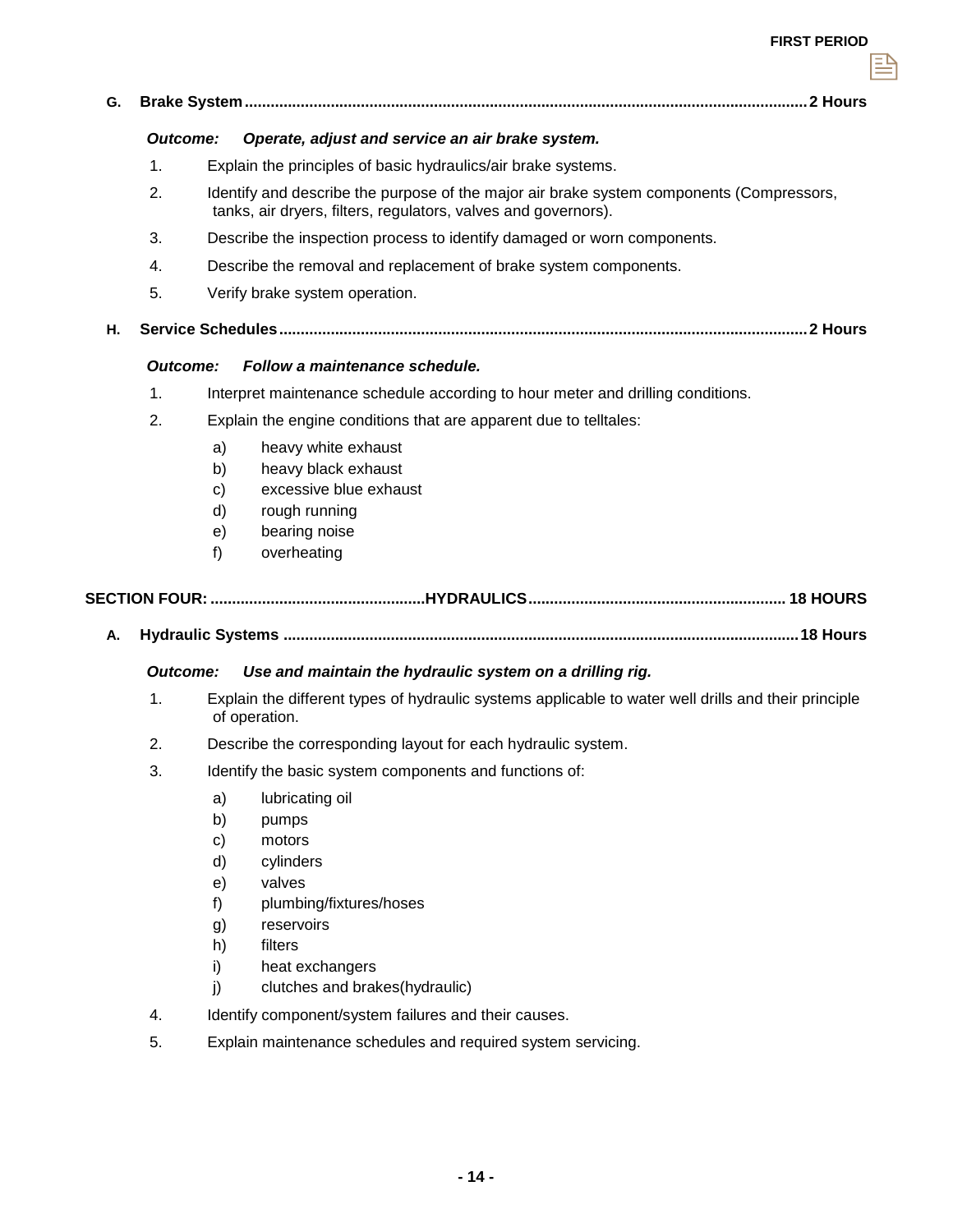|--|--|--|

The instruction under this section shall not be to the level of proficiency of a skilled Welder. The intent is to train the apprentice to a level where he may operate the required equipment in a safe manner, and perform such operations as cutting and tack welding to make temporary attachment of component parts, prior to the finish welding required by a certified journeyperson Welder.

**A. Metal Heating and Cutting ............................................................................................................ 12 Hours** 

## *Outcome: Heat, braze, tack weld and cut metals using oxy-fuel equipment.*

- 1. Describe the characteristics, composition and handling of fuel gases:
	- a) oxygen
	- b) acetylene
	- c) propane
- 2. Assemble and operate oxy-fuel welding equipment:
	- a) cylinders
	- b) regulators and hoses
	- c) torch
	- d) welding, and heating attachments
	- e) basic technique
- 3. Assemble and operate oxy-fuel cutting equipment:
	- a) cutting attachments
	- b) basic technique and operational procedures

## **B. Welding ........................................................................................................................................... 18 Hours**

#### *Outcome: Produce industry acceptable tack welds using arc welding equipment.*

- 1. Wear the proper apparel to be used when arc welding.
- 2. Describe the types of arc welding machines and their uses (AC transformer, AC to DC rectifier, DC generator and wire feed welders):
	- a) advantages and disadvantages
	- b) reverse and straight polarity
- 3. Describe the operation and uses of accessories required in arc welding:
	- a) cable construction and sizes
	- b) electrode holders
	- c) cable lugs, quick connectors and ground clamps
- 4. Describe the types and uses of electrodes:
	- a) numerical definitions
	- b) manufacturing specification control
	- c) function of the coating
	- d) function of the slag
	- e) alloy additions to the coating
	- f) static and dynamic loading
- 5. Assemble, adjust and operate arc welding equipment.
- 6. Perform industry-acceptable lap, butt and plug welds on 16 and 20-gauge steel.
- 7. Demonstrate the ability to weld in the flat, vertical and horizontal positions.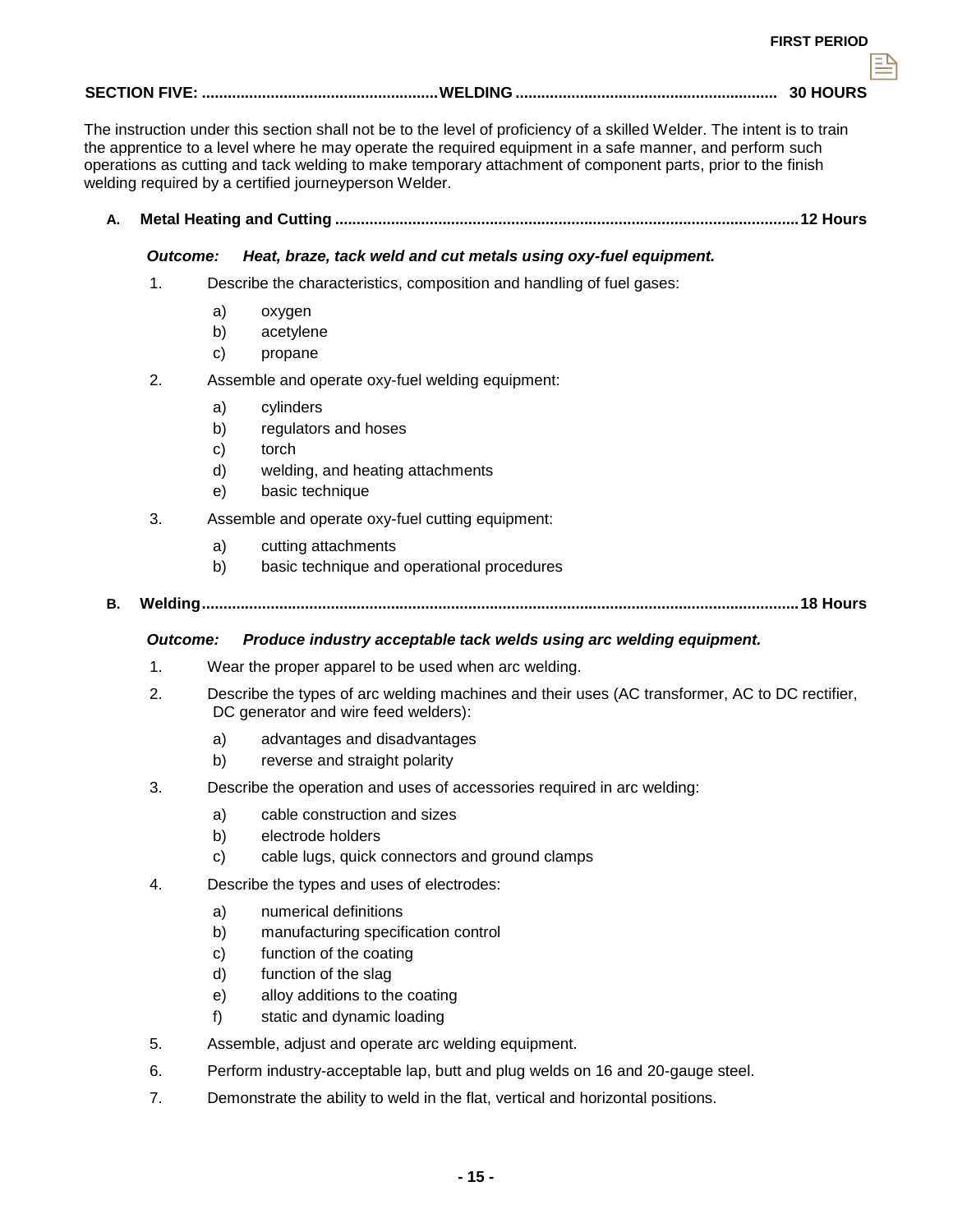- 8. Recognize, identify and correct weld faults:
	- a) inclusions (slag, porosity)
	- b) lack of penetration
	- c) excessive penetration
	- d) insufficient build-up
	- e) excessive build-up
	- f) pipe misalignment
	- g) undercutting
- 9. Troubleshoot and maintain arc welding equipment.

|--|--|--|

**A. Environmental Regulations .......................................................................................................... 12 Hours** 

## *Outcome: Follow the regulations that govern the drilling and construction of water wells and complete the well site records, well reports, contracts and agreements.*

- 1. List all the regulations that specifically govern the drilling and construction of water wells.
- 2. Understand what records must be kept in rough logs and day sheets:
	- a) drilling information
	- b) business information
- 3. Understand what constitutes a contract and what should be included in a contract:
	- a) verbal contract
	- b) written contract
- 4. State the various records and reports necessary for water well construction and to whom they are distributed:
	- a) for the customer
	- b) for environment
	- c) for the driller or company file

## **SECTION SEVEN: .................................... WELL DRILLING SYSTEMS ................................................ 60 HOURS**

**A. High Air Volume Systems ............................................................................................................. 12 Hours** 

#### *Outcome: Operate and maintain the compressed air system as it pertains to drilling.*

- 1. Identify the types of compressors.
- 2. Describe the operational safety requirements of compressed air systems.
- 3. Describe the maintenance of a compressed air system.
- **B. Drilling Safety ................................................................................................................................... 3 Hours**

## *Outcome: Work safely on the drilling site.*

- 1. Identify safety hazards on the worksite.
- 2. Follow safety procedures and regulations on the worksite.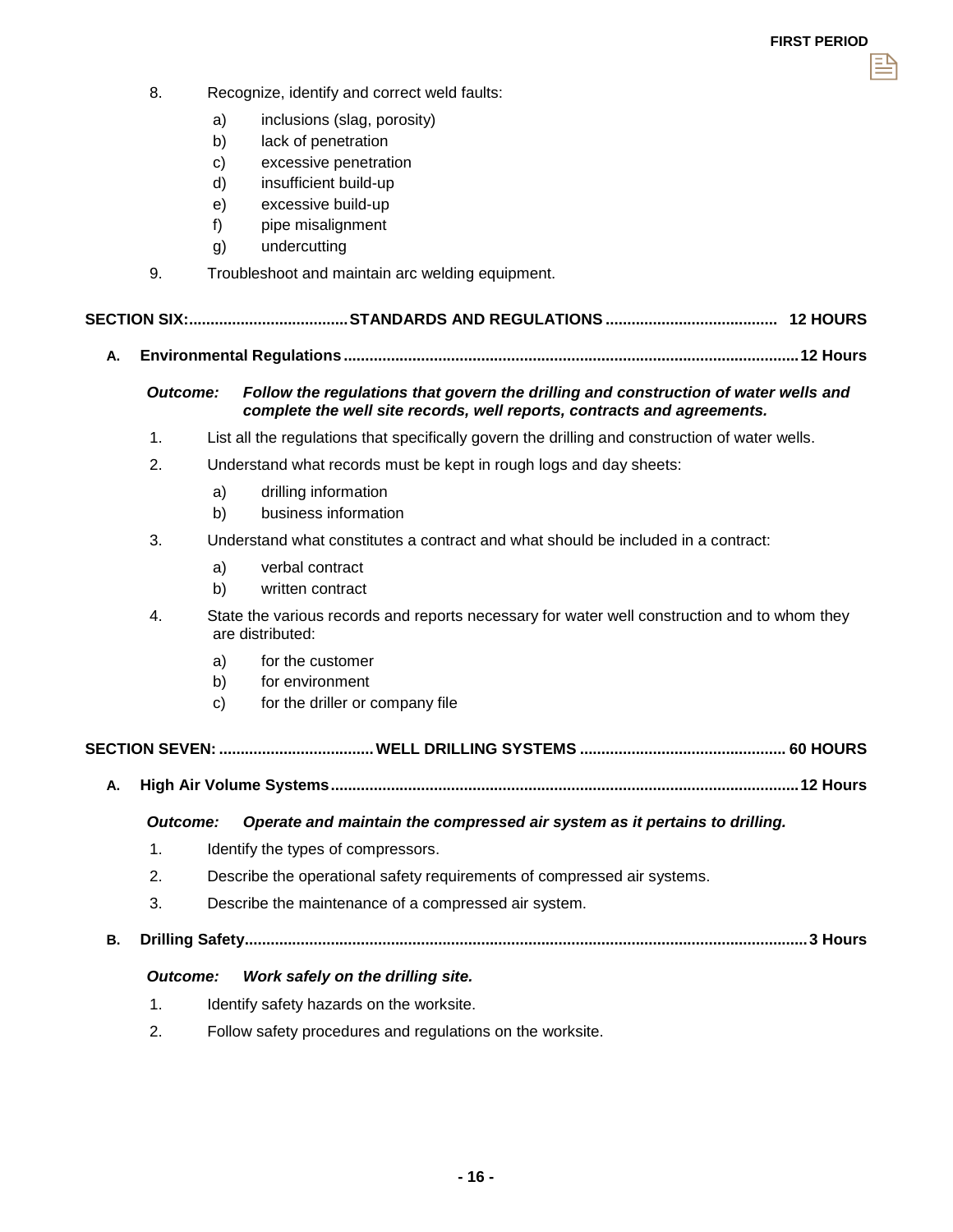랼

| C. |                 |                                                                                      |  |  |
|----|-----------------|--------------------------------------------------------------------------------------|--|--|
|    | <b>Outcome:</b> | Select, mix and use the appropriate drilling fluids.                                 |  |  |
|    | 1.              | Describe the different types of drilling fluids and their uses.                      |  |  |
|    | 2.              | Select the appropriate drilling fluid for a given application.                       |  |  |
| D. |                 |                                                                                      |  |  |
|    | <b>Outcome:</b> | Identify the cable tool drilling system.                                             |  |  |
|    | 1.              | Discuss the terminology.                                                             |  |  |
|    | 2.              | Explain the principles of operation of cable tool drilling.                          |  |  |
| Е. |                 |                                                                                      |  |  |
|    | <b>Outcome:</b> | Use one of the listed types (Topics E, G and H) of drilling equipment.               |  |  |
|    | 1.              | Discuss the terminology.                                                             |  |  |
|    | 2.              | Explain the principles of operation of these types of drilling systems.              |  |  |
|    | 3.              | Perform the plumbness and alignment test.                                            |  |  |
| F. |                 |                                                                                      |  |  |
|    | Outcome:        | Identify and use different types of rotary drilling bits for different applications. |  |  |
|    | 1.              | Describe the types and uses of drilling bits.                                        |  |  |
|    | 2.              | Select the appropriate bit for a particular application.                             |  |  |
| G. |                 |                                                                                      |  |  |
|    | Outcome:        | Use one of the listed types (Topics E, G and H) of drilling equipment.               |  |  |
|    | 1.              | Discuss the terminology.                                                             |  |  |
|    | 2.              | Explain the principles of operation of these types of drilling systems.              |  |  |
| Н. |                 |                                                                                      |  |  |
|    | <b>Outcome:</b> | Use one of the listed types (Topics E, G and H) of drilling equipment.               |  |  |
|    |                 |                                                                                      |  |  |

- 1. Describe other type of drilling equipment (HDD, sonic, etc.).
- 2. Describe future trends in the water well drilling industry.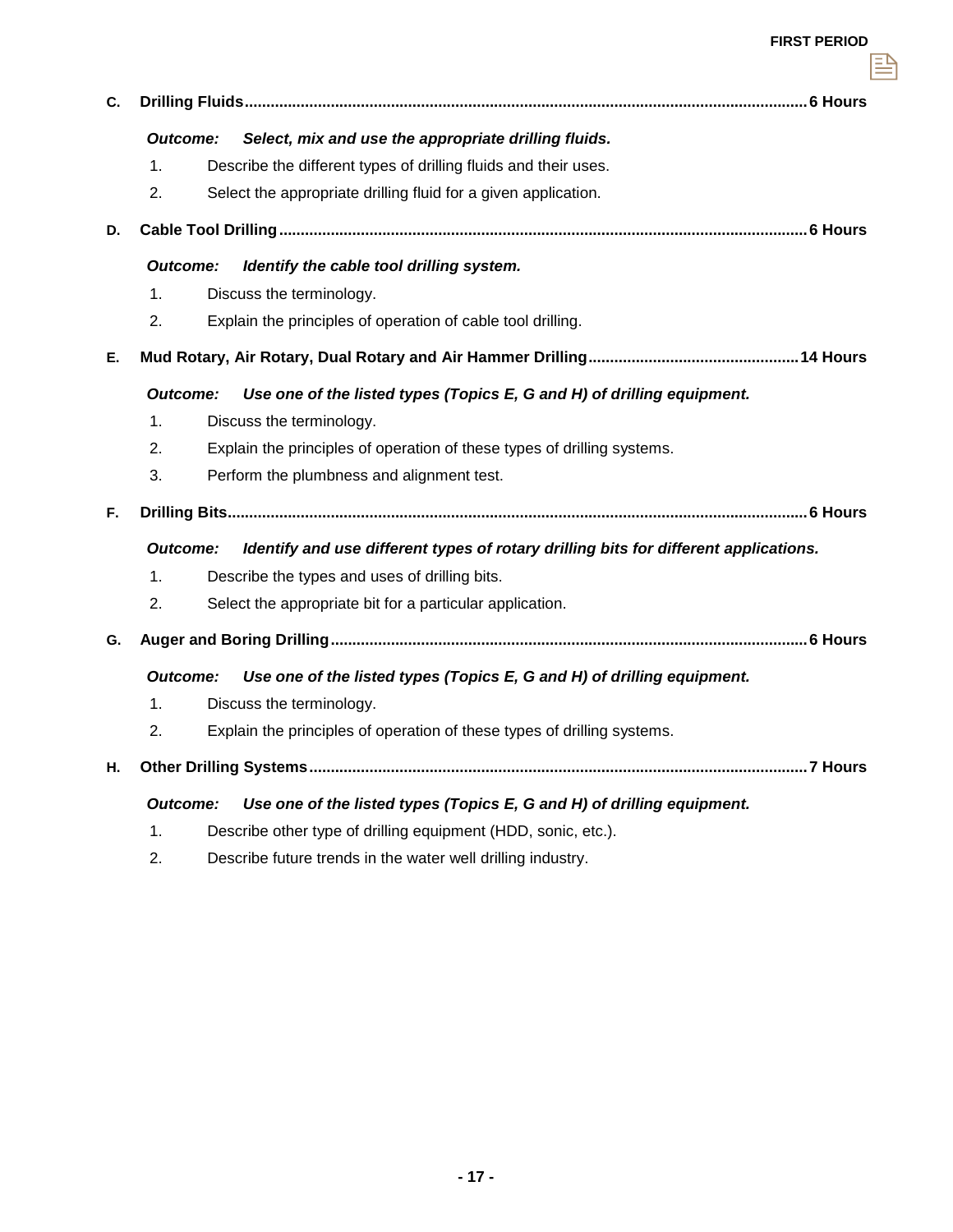## **SECOND PERIOD TECHNICAL TRAINING WATER WELL DRILLER TRADE COURSE OUTLINE**

 **SECTION ONE:................................................. GROUND WATER ........................................................ 80 HOURS** 

**A. Ground Water Geology ................................................................................................................. 21 Hours** 

*UPON SUCCESSFUL COMPLETION OF THIS PROGRAM THE APPRENTICE SHOULD BE ABLE TO PERFORM THE FOLLOWING OUTCOMES AND OBJECTIVES.* 

| <b>Outcome:</b> |                            | Identify the geology/hydrogeology that is encountered when drilling and<br>constructing water wells.                                                  |
|-----------------|----------------------------|-------------------------------------------------------------------------------------------------------------------------------------------------------|
| 1.              |                            | Identify various rock types and the process that form them:                                                                                           |
|                 | a)<br>b)                   | rock types (igneous, metamorphic, sedimentary)<br>processes (erosion, volcanic, ice, heat and pressure)                                               |
| 2.              |                            | Describe the various formations found in Alberta using proper names:                                                                                  |
|                 | a)<br>b)                   | bedrock (paskapoo, edmonton, belly river, bear paw, lea park)<br>surficial                                                                            |
| 3.              |                            | Use proper terminology to describe geological formations as it applies to the water well industry.                                                    |
| 4.              |                            | Describe the Hydrologic Cycle (Water Cycle), define the terms associated with it and describe<br>how weather and water movement affect it:            |
|                 | a)<br>b)<br>c)<br>d)       | importance of precipitation<br>infiltration<br>transpiration<br>evaporation                                                                           |
| 5.              | tables:                    | Describe the various underwater zones using proper terminology and how to locate water                                                                |
|                 | a)<br>b)<br>C)<br>d)<br>e) | zone of soil moisture<br>zone of aeration<br>zone of saturation<br>effects of gravity and capillary motion<br>occurrence and movement of ground water |
| 6.              |                            | Identify using proper terminology of ground water formation as it pertains to water storage:                                                          |
|                 | a)<br>b)<br>$\mathbf{c}$   | aquifer<br>confining beds<br>porosity                                                                                                                 |

## *Outcome: Identify the different sources of water using proper terminology.*

- 1. Define surface water.
- 2. Describe the effects of surface water on the water table.
- 3. Define ground water.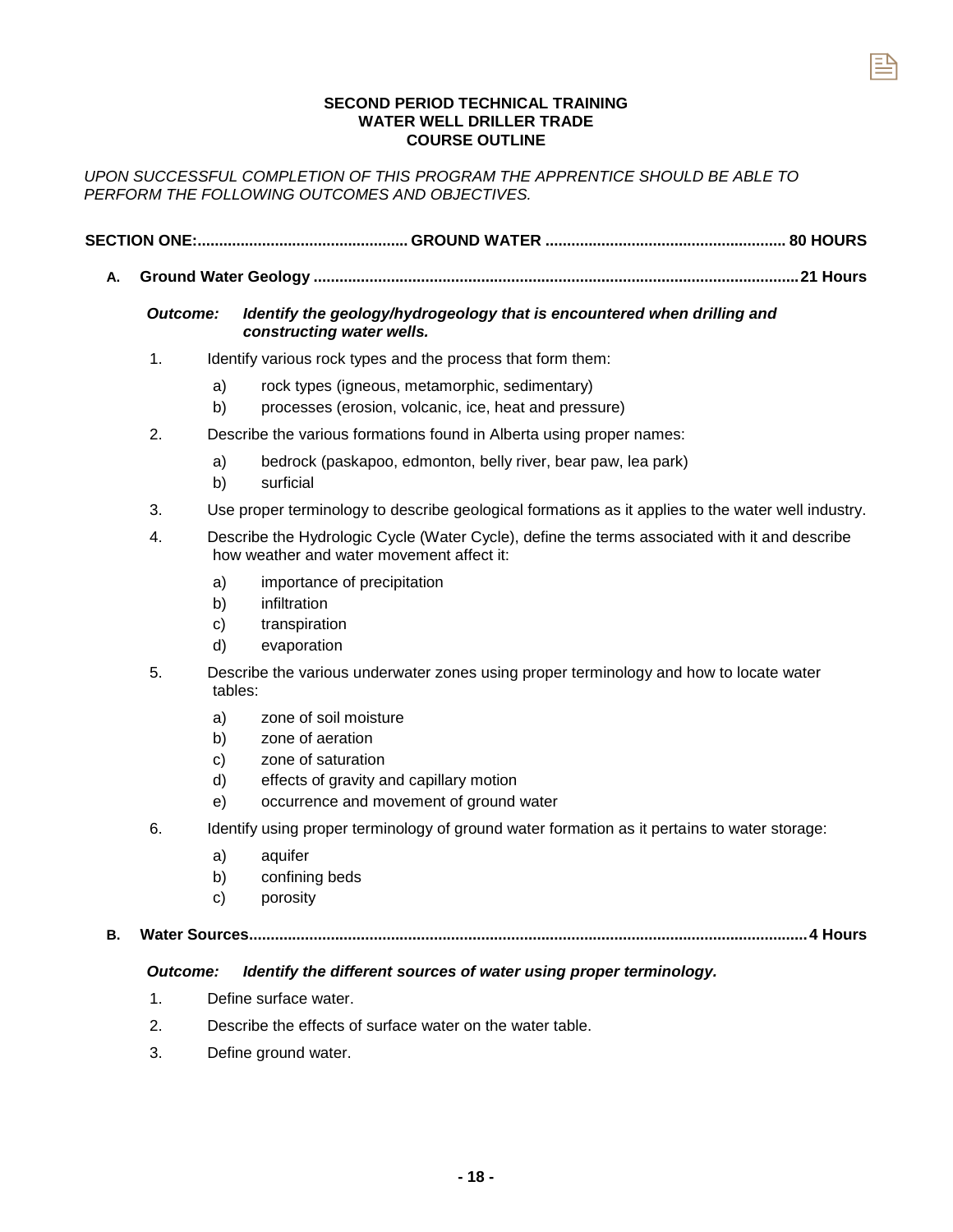|    |                 |                                                                                                                                                                | SECOND PERIODE |
|----|-----------------|----------------------------------------------------------------------------------------------------------------------------------------------------------------|----------------|
| C. |                 |                                                                                                                                                                |                |
|    | Outcome:        | Use the appropriate terms to report on lithology.                                                                                                              |                |
|    | 1.              | Using proper terminology describe the sequence and format used in reporting.                                                                                   |                |
|    | 2.              | Demonstrate the proper use of abbreviations.                                                                                                                   |                |
| D. |                 |                                                                                                                                                                |                |
|    | Outcome:        | Read and interpret maps used in the industry.                                                                                                                  |                |
|    | 1.              | Read and interpret maps that pertain to geology, hydrogeology and location.                                                                                    |                |
| Е. |                 |                                                                                                                                                                |                |
|    | <b>Outcome:</b> | Select the proper drilling sites and use appropriate methods of sampling and<br>logging.                                                                       |                |
|    | $\mathbf{1}$ .  | Describe the site selection process.                                                                                                                           |                |
|    | 2.              | Explain the process of taking samples and logging them.                                                                                                        |                |
| F. |                 |                                                                                                                                                                |                |
|    | Outcome:        | Recognize aquifer potential and perform aquifer tests.                                                                                                         |                |
|    | $\mathbf 1$ .   | Explain ground water flow as it pertains to various formations.                                                                                                |                |
|    | 2.              | Recognize hydraulic properties of rocks (porosity, permeability, hydraulic properties, types of<br>aquifers, transmissivity, storativity, hydraulic gradient). |                |
|    | 3.              | Describe the different types of aquifer tests and the equipment necessary.                                                                                     |                |
|    | 4.              | Perform the various aquifer tests, record the readings and interpret the results (water<br>withdrawal, water injection and flowing wells).                     |                |
|    | 5.              | Describe new technology for data acquisition.                                                                                                                  |                |
| G. |                 |                                                                                                                                                                |                |
|    | Outcome:        | Determine type of water characteristics.                                                                                                                       |                |
|    | 1.              | Perform basic water chemistry tests.                                                                                                                           |                |
|    | 2.              | Interpret detailed chemistry reports.                                                                                                                          |                |
|    | 3.              | Describe proper techniques for acquiring water samples.                                                                                                        |                |
|    |                 |                                                                                                                                                                |                |
| Α. |                 |                                                                                                                                                                |                |
|    | <b>Outcome:</b> | Design a water well.                                                                                                                                           |                |
|    | 1.              | Explain the history of well design.                                                                                                                            |                |
|    | 2.              | Identify the basic types of wells.                                                                                                                             |                |
|    | 3.              | Describe the types of formations.                                                                                                                              |                |
|    | 4.              | List the design considerations with regard to longevity, environmental concerns and customer<br>expectations.                                                  |                |
|    | 5.              | Describe the types and sizing of casing.                                                                                                                       |                |
|    | 6.              | Describe the methods of sealing, grouting and cementing casings.                                                                                               |                |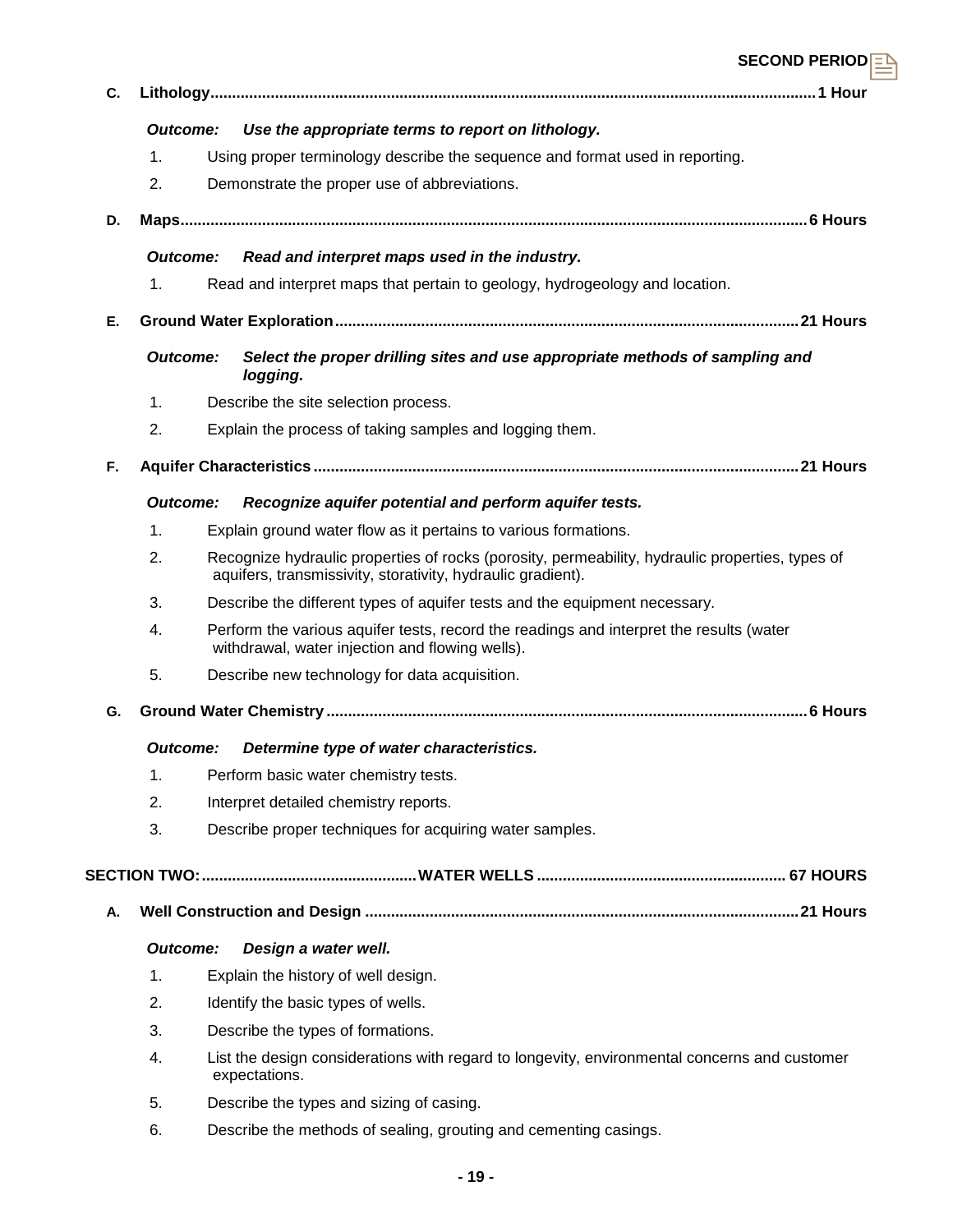

- 7. Describe the methods of setting and sealing screens.
- 8. Identify the types of screens and filter packs and pressure tanks.
- 9. Describe the methods of installing filter packs.
- 10. Design a well.

```
B. Well Development .......................................................................................................................... 12 Hours
```
## *Outcome: Use development techniques to maximize well efficiencies.*

- 1. Explain the theory of well development.
- 2. Describe the methods of well development taking into account equipment requirements.
- 3. Describe the methods of well and piping disinfection.
- 4. Perform tests for well efficiency.
- **C. Well Maintenance........................................................................................................................... 12 Hours**

## *Outcome: Identify existing well conditions and perform appropriate maintenance.*

- 1. Describe the causes of well failures and identify the methods of correction (corrosion, incrustation, and sand pumping).
- 2. Identify equipment/well failure causes and describe methods of correction and repair.
- 3. Describe the methods of well screen recovery and reinstallation.
- 4. Identify common pollution problems and describe methods of correction.
- 5. Describe well inspection/maintenance procedures.
- **D. Water Well/Bore Hole Reclamation .............................................................................................. 10 Hours**

## *Outcome: Perform reclamation of water wells and/or bore holes.*

- 1. Identify the equipment required for decommissioning a water well or bore hole.
- 2. Describe the regulations and methods to decommission a water well or bore hole.
- **E. Ground Water Monitoring ............................................................................................................. 12 Hours**

## *Outcome: Drill ground water monitoring wells.*

- 1. Identify ground water contamination sources.
- 2. Describe containment movement.
- 3. Describe how to locate monitoring wells.
- 4. Describe Monitor well construction and design.
- 5. Describe safety procedures at a monitoring site.

## **SECTION THREE: ............................. WATER WELL PUMPING SYSTEMS ......................................... 30 HOURS**

**A. Pump Types, Applications and Installation ................................................................................ 12 Hours** 

## *Outcome: Design and install a water pumping system at a well site.*

- 1. Identify types of shallow well pumps.
- 2. Identify types of deep well pumps.
- 3. Select pump type according to application and sizing.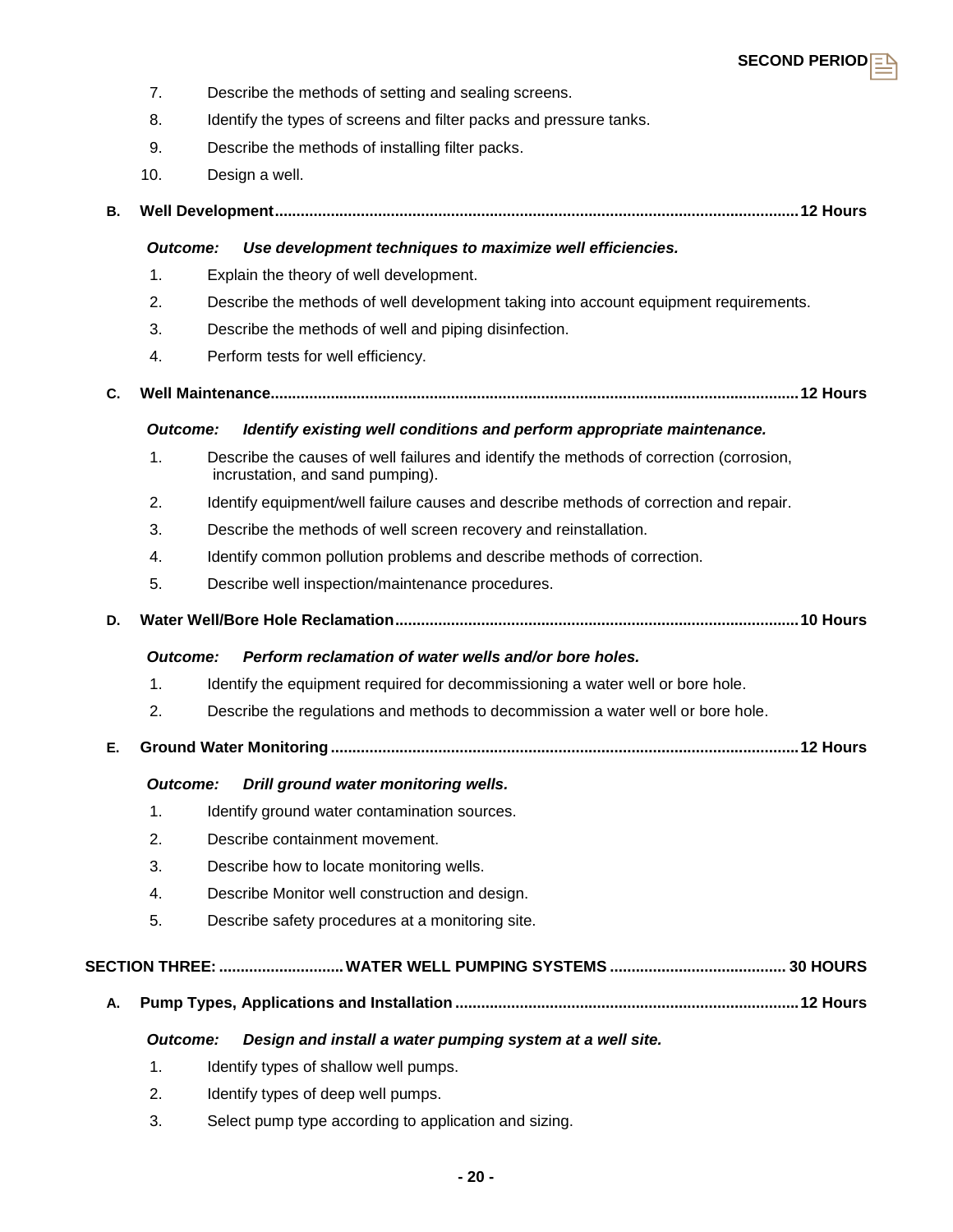

- 4. Describe installation processes for the different pump types.
- 5. Describe licensing and equipment requirements.
- 6. Outline the process for dealing with gas encounters.
- **B. Pump Maintenance and Diagnosis ................................................................................................ 6 Hours**

## *Outcome: Diagnose pumping system problems and perform maintenance on such systems.*

- 1. Perform pumping system tests including troubleshooting.
- 2. Perform pump maintenance and/or repair.
- **C. Electrical ......................................................................................................................................... 12 Hours**

## *Outcome: Install and wire motor controls as they pertain to the water well pumping system.*

- 1. Be informed of the electrical code requirements.
- 2. Recognize electrical circuits.
- 3. Explain lockout/tag out procedures.
- 4. Be aware of personal protection as per OH&S regulations.
- 5. Use a voltmeter, amp probe and ohmmeter.
- 6. Describe the method to wire motor controls.
- 7. Describe the procedure for protecting and burying underground cables.
- 8. Install a waterproof splice on a submersible pump lead.
- 9. Connect and disconnect electrical cable at the well head for servicing.
- 10. Complete a control box installation (accounting for the location and wiring of the controller as well as the junction box before the controller).
- 11. Complete a motor ground while testing a pump and for permanent installation.
- 12. Perform all electrical tests as required on pumping systems.

 **SECTION FOUR: ................................ WORKPLACE COACHING SKILLS ............................................ 3 HOURS** 

**A. Workplace Coaching Skills ............................................................................................................. 3 Hours** 

## *Outcome: Provide mentorship to apprentices on the job.*

1. Describe the coaching skills used for training apprentices.